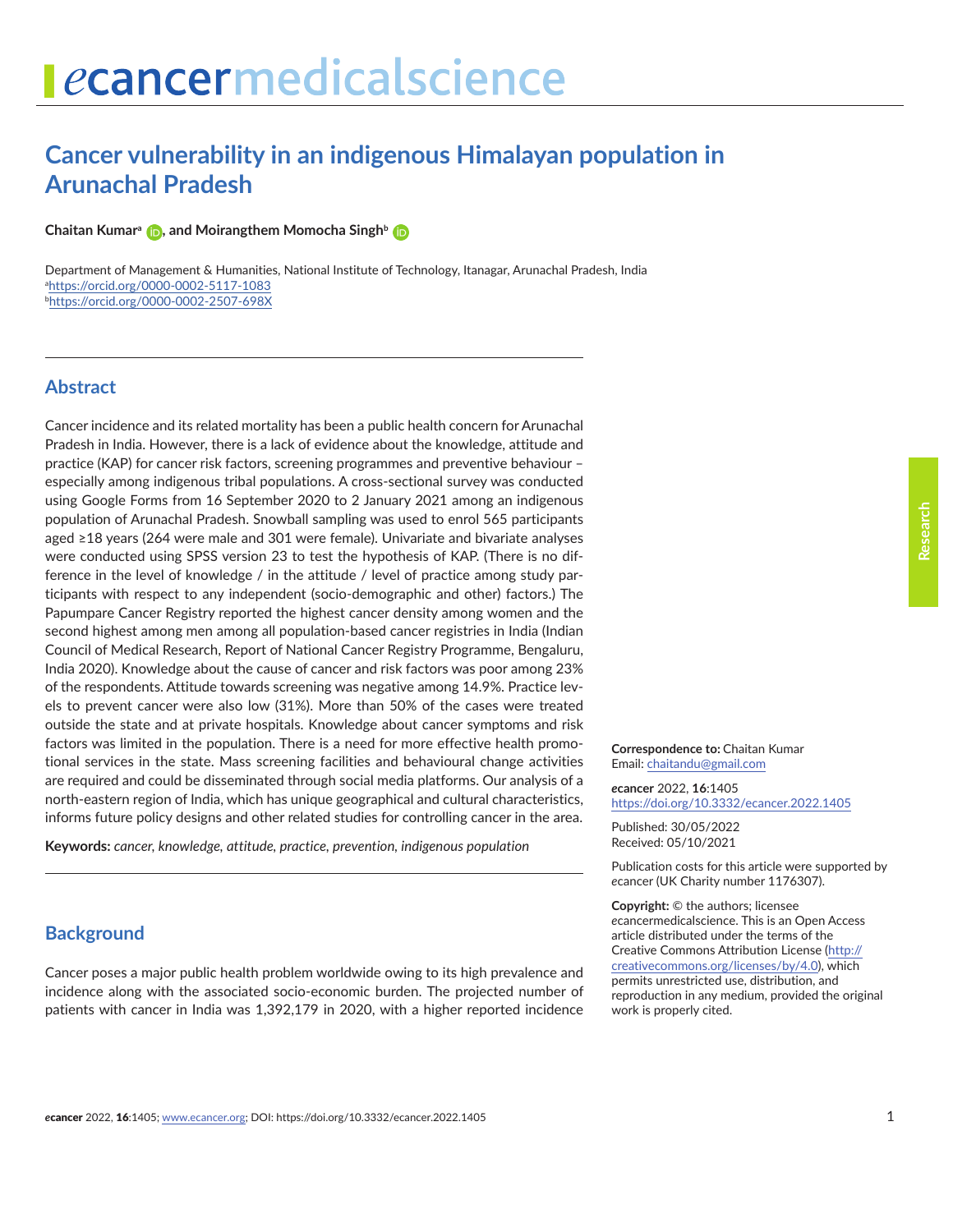among women (712,758) than men (679,421) [\[1\]](#page-20-0). The top five common cancer-reported sites are breast, lungs, mouth, cervix uteri and tongue. As shown in Figure 1, there is marked heterogeneity in the cancer incidence (age-adjusted rate per 100,000 people) among both men and women across different regions within Indian states [\[1\]](#page-20-0).

The higher incidence of cancer was attributed to higher consumption of tobacco in the North-eastern states, followed by the West and Central regions of India [\[7\]](#page-20-0). Among men, the most common cancer sites included lungs, mouth, oesophagus and stomach. Among women, the predominant cancer site was breast, followed by cervix uteri and ovaries [\[7\]](#page-20-0).

Most of the knowledge, attitude and practice (KAP) studies have been conducted among the general population of India or in different states like Chennai, Kerala, Punjab and Kashmir. These studies documented low levels of knowledge about cancer risk factors, the importance of screening and early detection and protective behaviours [\[2–4\]](#page-20-0). An individual's level of practice of healthy behaviours is even lower than his/ her knowledge scores, and there is limited awareness of risk factors among the North-eastern general population [\[5\]](#page-20-0).

In the extant literature, there is no evidence related to KAP about cancer and its risk factors, screening programmes and protective behaviours among indigenous tribes of Arunachal Pradesh in the North-eastern states of India.

### **Objectives**

- a. To assess the knowledge about cancer risk factors and preventive behaviours among an indigenous population.
- b. To explore the indigenous population's awareness of screening methods.
- c. To determine the socio-economic impact of cancer on families.
- d. To determine the perception of public for stakeholder's role in the population.



**Figure 1***.* **Geographical distribution of cancer rate per 100***,***000 people in India***.* **Source: Report of National Cancer Registry Programme (ICMR-NCDIR), Bengaluru, India 2020.**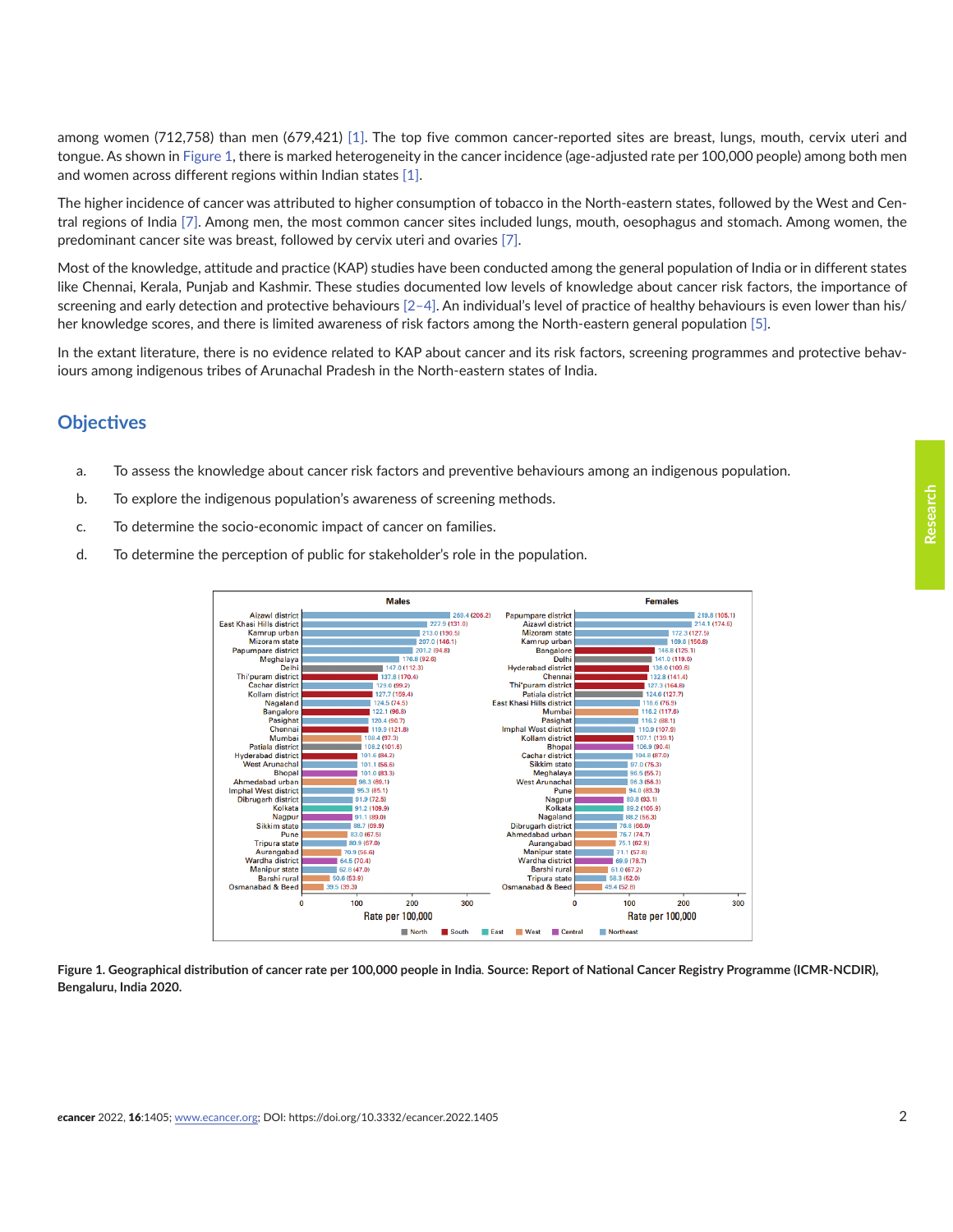| S. No | <b>Tribe</b>                | Population | %     |
|-------|-----------------------------|------------|-------|
| 1     | Monpa                       | 12,398     | 0.92  |
| 2     | Apatani                     | 44.353     | 3.30  |
| 3     | <b>Nissi</b>                | 286,770    | 21.31 |
| 4     | Adi/Adi miniyuong/Miniyung  | 118,477    | 8.80  |
| 5     | Talgalo/Adi Gallong/Gallong | 96.548     | 7.17  |
|       | Total                       | 558,546    | 41.50 |

**Table 1. Composition of a major indigenous population in Arunachal Pradesh.**

**Table 2. Cancer incident rate in various registries.**

| Registry              | Age-adjusted rate |       |              | Crude rate |             | <b>Possibility of cancer</b><br>in lifetime |
|-----------------------|-------------------|-------|--------------|------------|-------------|---------------------------------------------|
|                       | <b>Women</b>      | Men   | <b>Women</b> | Men        | Women       | Men                                         |
| Papumpare             | 219.8             | 201.2 | 105.1        | 94.8       | $1$ in $4$  | $1$ in $4$                                  |
| Pasighat              | 116.2             | 120.4 | 88.1         | 90.7       | $1$ in $8$  | $1$ in $7$                                  |
| <b>West Arunachal</b> | 96.3              | 101.1 | 56.3         | 56.6       | $1$ in $10$ | $1$ in $8$                                  |

Source: Report of National Cancer Registry Programme (ICMR-NCDIR), Bengaluru, India 2020

# **Methods**

This online cross-sectional survey was conducted using Google Forms from 16 September 2020 to 2 January 2021 among an indigenous population of Arunachal Pradesh.

# *Brief geographical characteristics of the North-eastern states of India and Arunachal Pradesh*

Indian has 28 states and 8 union territories. The north-eastern part of India consists of eight states. Most of the population (45,587,982) belong to the hilly and tribal population, per the 2011 Census [\[6\].](#page-20-0) Arunachal Pradesh comprises 3% (1,382,611) of the total population of the North-eastern states of India (68.8% tribal population) [\[6\].](#page-20-0) The state has a sex ratio that is 938. The literacy rates among women and men are 57.7% and 72%, respectively [\[6\].](#page-20-0) The five major tribal communities—Monpa, Apatani, Nissi, Adi, and Galo—constitute 41% (558,546 people) of the population (Table 1).

### *Cancer epidemiology in Arunachal Pradesh*

Cancer registries are maintained for three major geographical sites of Arunachal Pradesh (Table 2): Papumpare (central region), Pasighat (eastern region) and West Arunachal (western region of Arunachal Pradesh). Approximately 3017 cancer cases were reported in Arunachal Pradesh from 2014 to 2016 (51% men and 49% women) [\[7\].](#page-20-0) The age-adjusted rate of cancer is highest in Papumapre region, for both men and women [\[7\].](#page-20-0)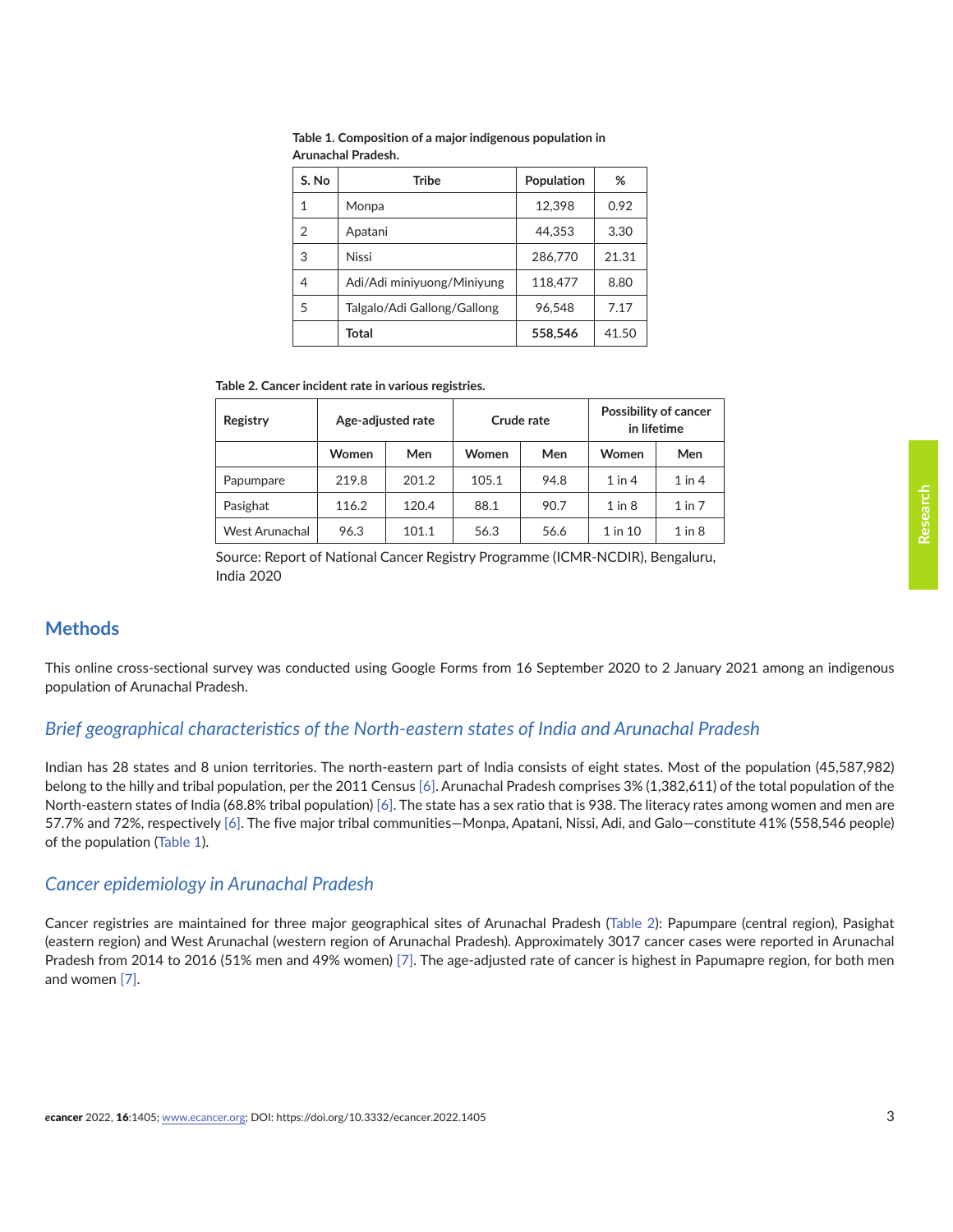The top four cancer sites among men in West Arunachal Pradesh are stomach, liver, oesophagus and lungs. Among women, stomach, breast, cervix uteri, thyroid and liver are the most prevalent in West Arunachal [\[7\].](#page-20-0) In Pasighat, the proportion of stomach cancer (18.1%) was highest among men, followed by lung (7.8%) and liver (5.9%) cancer. In women, the cervix uteri was the leading cancer site (18.5%), followed by breast (16.8%) and stomach (9.6%) cancer [\[7\]](#page-20-0).

The state has 1 medical college, 6 general hospitals, 15 district hospitals, 51 community healthcare centres, 148 primary healthcare centres, 4 urban primary healthcare centres and 582 sub-healthcare centres [\[8\].](#page-20-0) Arunachal Pradesh has developed 136 health and wellness centres, which provide non-communicable disease (NCD) screening facilities along with screening of 3 types of cancers, breast, cervical and oral, for those aged ≥30 years [\[9\]](#page-20-0). A tertiary cancer care facility was established under the new medical college; however, a dedicated cancer hospital is absent in the state [\[9\]](#page-20-0).

# *Study population and sampling method*

Arunachal Pradesh has a population of approximately 1.4 million. Owing to the COVID-19 pandemic and travel restrictions, the survey was conducted online. We used Google Forms via online platforms in urban areas where most people have Internet access. Therefore, we selected districts where the urban population of the indigenous tribes was predominant. Hence, we adopted convenience sampling for selecting the districts.

Furthermore, snowball sampling was used to enrol the participants. We enrolled 565 adults (aged ≥18 years) belonging to a tribal population and residing in urban areas. We requested our relatives and colleagues to forward the link to the questionnaire through email and WhatsApp. Respondents who were aged <18 years, lived outside the state and had not heard about cancer were excluded from the analysis.

We developed and pre-tested the questionnaire by reviewing the existing literature and seeking expert guidance from faculties of the University of Delhi. Validated questions from similar questionnaires on KAP in India were utilised [\[2–5\]](#page-20-0). The content and face validity of the tool was established by five subject experts. The tool was pre-tested with 33 participants, and test–retest reliability was established. The overall Cronbach's alpha value exceeded 0.85, indicating good internal consistency.

Participants were assured of the confidentiality of their personal information. Informed consent was obtained from each participant with a statement that data would be used for academic and research purposes only. Ethical permission was granted by the institute's research committee before conducting this study. An approval letter from the Directorate of Health Services of Arunachal Pradesh was also sought.

# *Statistical analysis*

The data were cleaned in Excel and exported in the IBM SPSS version 23. The data analysis included univariate, bivariate and multivariable regression modelling. The socio-demographic variables and KAP parameters about cancer risk factors and prevention were analysed and are presented using frequency and percentage.

The variables representing knowledge about symptoms and causes of cancer (multiple response variables), as well as about the ability of vaccines to prevent certain cancers were utilised to generate a variable representing total knowledge score. Each correct response was scored 1 and the response of 'no knowledge' was coded 0. The total knowledge score ranged from 0 to 22. A categorical variable representing cancer/ NCD patients being at high risk for COVID-19 infection (mutually exclusive choices) was also generated (poor: <33%; moderate: 33–65%; good: ≥66%).

The variables representing attitude included awareness about a screening programme, opinion about self-assessment knowledge in helping early screening of cancer and risk reduction, opinions about telemedicine advice to improve the screening and treatment, and preference of screening for cancer at one's doorstep to save money. The responses to these were mutually exclusive choices. Each response of 'yes' was scored 1, and each response of 'no' was scored 0. The total score ranged from 0 to 4. Binary categorical variables representing the attitude (positive: 1 and negative: 0) was also generated.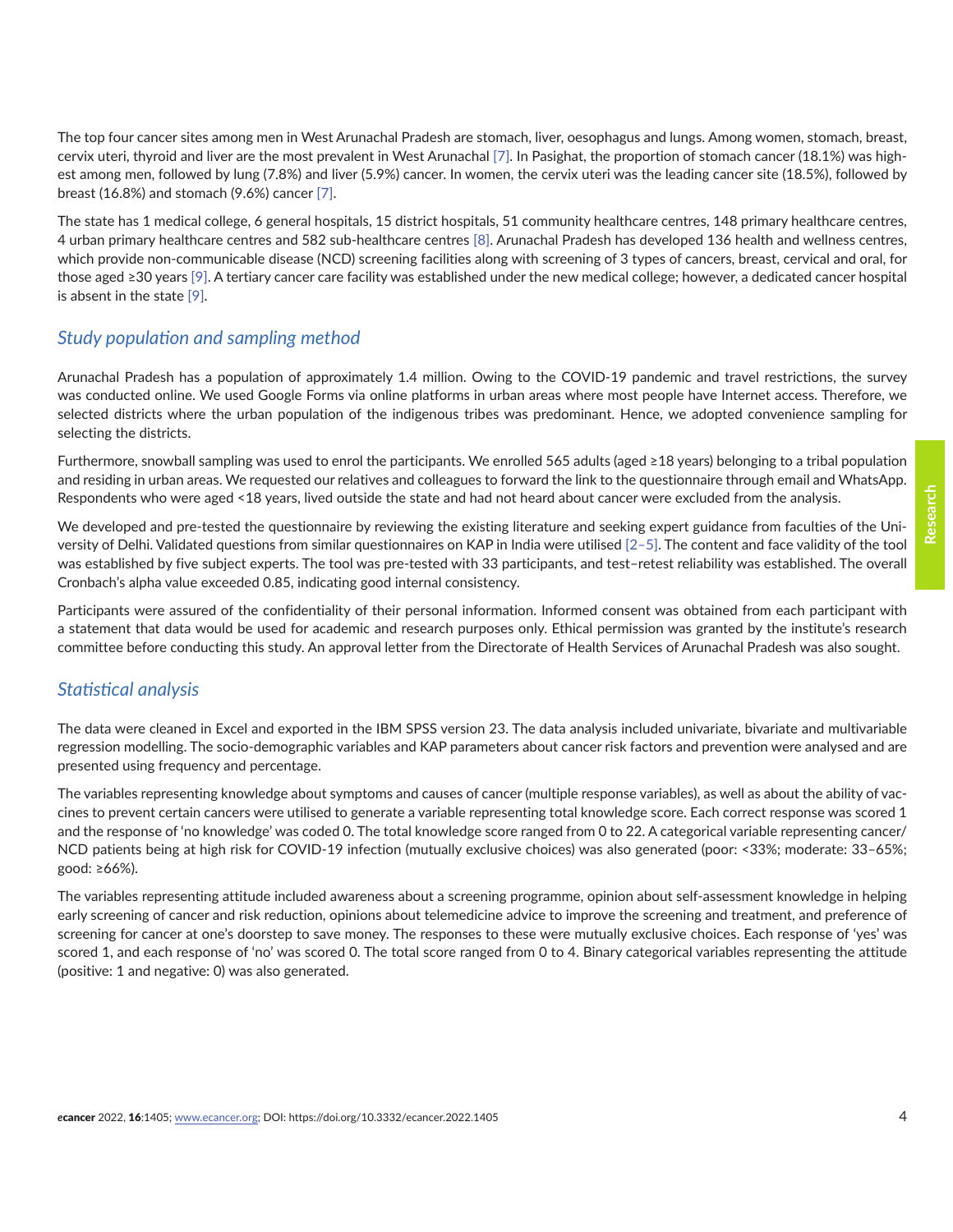The variables representing practices included steps taken to reduce the risk of cancer (multiple responses variables), visiting a hospital for a preventive check-up, online searches regarding cancer-related services and information, and participation in a cancer screening programme (mutually exclusive choices). Each correct response as well as response of 'yes' was scored 1 and each response of 'no' was scored 0. The total score ranged from 0 to 14. A categorical variable representing the three levels of practice (low: <33%; moderate: 33–65%; high: ≥66%) was also generated.

A bivariate analysis was conducted to explore the factors affecting KAP about the prevention of cancer. Chi-square tests were also performed. A binomial regression model was tested for factors that were significantly associated with the nature of attitude about cancer prevention. Similarly, multinomial regression models were tested for factors that were significantly associated with the level of knowledge and practices about cancer prevention. P-values < .05 were deemed significant.

# **Results**

### *Demographics*

There were 565 participants, aged  $18-68$  years. The mean age was  $27.9 \pm 7.8$  years. Most of them were aged  $18-34$  years, women, welleducated, single and unemployed at the time of the survey. The Arunachali community constituted 92% of the study sample (n = 520), and most belonged to the schedule caste and tribe community (n = 530). Most did not own a ration card (for getting subsidised rations) and did not have any kind of health insurance scheme (Table 3).

| Characteristic | Category                | n   | %    |
|----------------|-------------------------|-----|------|
| Age (years)    | 18 to 24                | 237 | 41.9 |
|                | 25 to 34                | 228 | 40.4 |
|                | 35 or older             | 100 | 17.7 |
| Sex            | Women                   | 301 | 53.3 |
|                | Men                     | 264 | 46.7 |
| Education      | Up to higher secondary  | 173 | 30.6 |
|                | Graduate                | 310 | 54.9 |
|                | Post-graduate and above | 82  | 14.5 |
| Marital status | Single                  | 434 | 76.8 |
|                | Married                 | 131 | 23.2 |
| Religion       | Christian               | 264 | 46.7 |
|                | Hindu and others        | 200 | 35.4 |
|                | <b>Buddhist</b>         | 101 | 17.9 |
| Community      | Arunachali              | 520 | 92.0 |
|                | Non-Arunachali          | 45  | 8.0  |

**Table 3. Socio-demographic characteristics of the participants (***N* **= 565).**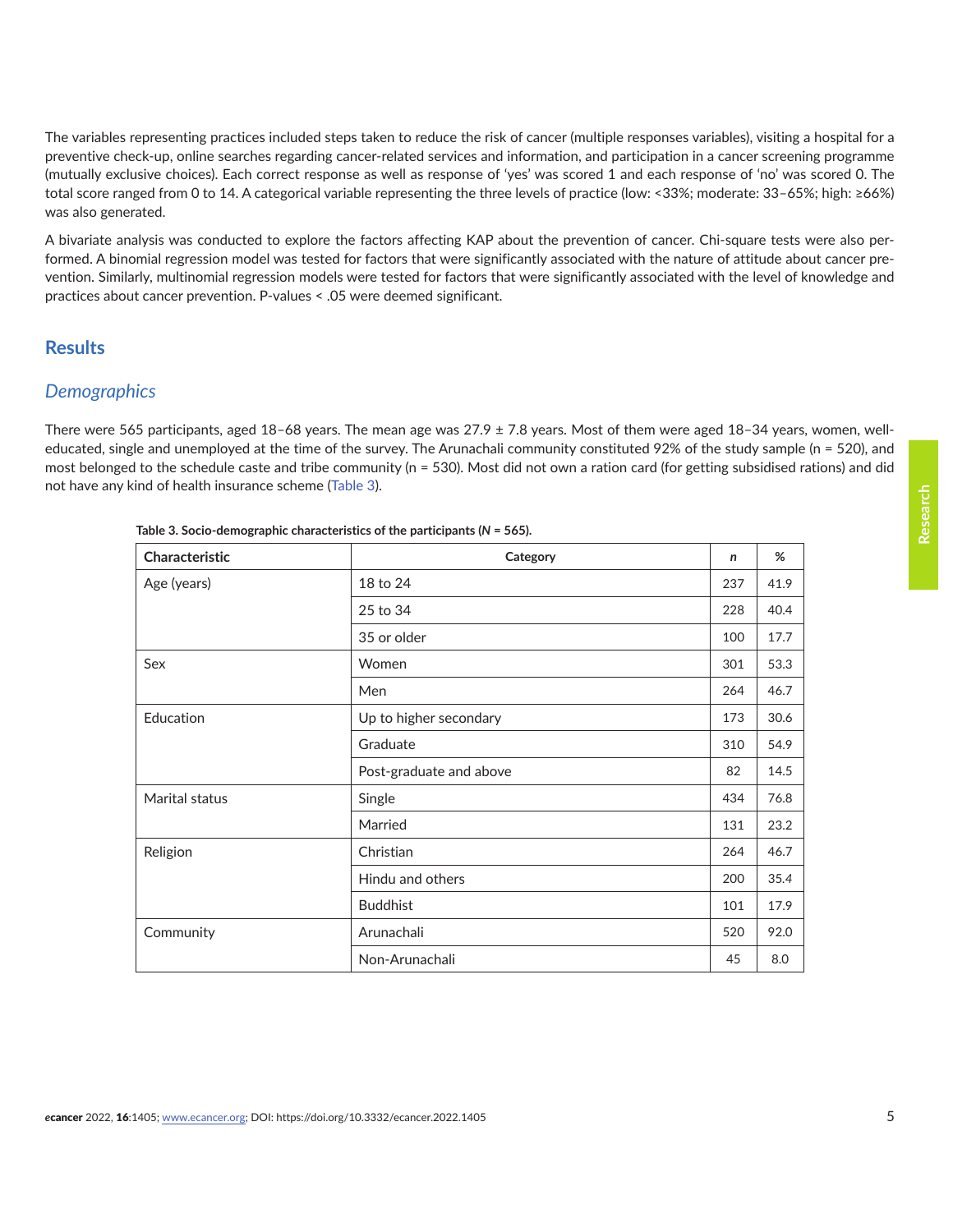| Characteristic                   | Category                                           | n              | %    |
|----------------------------------|----------------------------------------------------|----------------|------|
| Tribe of Arunachali Community    | Nyishi                                             | 141            | 27.1 |
|                                  | Monpa                                              | 90             | 17.3 |
|                                  | Apatani                                            | 86             | 16.5 |
|                                  | Adi                                                | 66             | 12.7 |
|                                  | Galo                                               | 65             | 12.5 |
|                                  | Tagin                                              | 58             | 11.2 |
|                                  | Nocte                                              | 5              | 1.0  |
|                                  | Khampti                                            | $\overline{2}$ | 0.4  |
|                                  | Tangsa                                             | 2              | 0.4  |
|                                  | Deori                                              | $\mathbf{1}$   | 0.2  |
|                                  | Memba                                              | $\mathbf{1}$   | 0.2  |
|                                  | Mishmi                                             | $\mathbf{1}$   | 0.2  |
|                                  | Sajolang                                           | $\mathbf{1}$   | 0.2  |
|                                  | Tai Khamyang                                       | $\mathbf{1}$   | 0.2  |
|                                  | Tutsa                                              | $\mathbf{1}$   | 0.2  |
| Social caste                     | Scheduled caste (SC)/ Scheduled tribes (ST)        | 530            | 93.8 |
|                                  | Non-SC/ST                                          | 35             | 6.2  |
| Employment                       | Non-working (homemaker/retired/unemployed/student) | 343            | 60.7 |
|                                  | Govt./non-govt. employee                           | 130            | 23.0 |
|                                  | Daily wage labourer/self-employed                  | 92             | 16.3 |
| Type of ration card              | Do not have                                        | 371            | 65.7 |
|                                  | <b>Below Poverty Line (BPL)</b>                    | 119            | 21.1 |
|                                  | Above Poverty Line (APL)                           | 75             | 13.3 |
| Type of health insurance availed | Govt./private                                      | 56             | 9.9  |
|                                  | No insurance                                       | 509            | 90.1 |

**Table 3. Socio-demographic characteristics of the participants (***N* **= 565).**  *(Continued)*

# *Knowledge about cancer among participants*

#### **Sources of information about cancer**

Healthcare workers were the main source of knowledge about cancer for nearly all participants. Other popular options were schools/ colleges, social media and print media ([Table 4](#page-6-0)).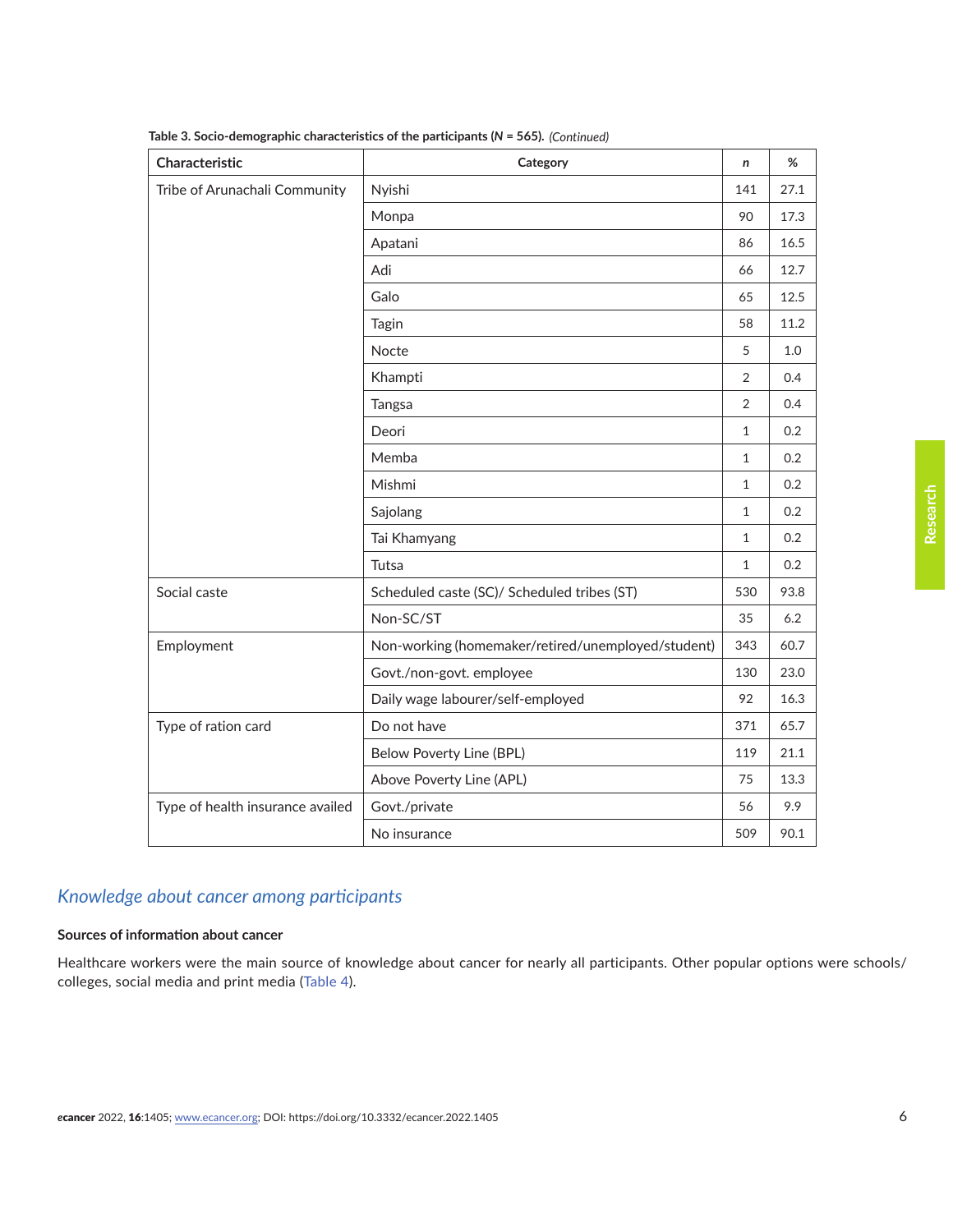| Parameter                                   | Category                                                                                      | n   | %    |
|---------------------------------------------|-----------------------------------------------------------------------------------------------|-----|------|
| Sources of knowledge about cancer (multiple | Healthcare workers                                                                            | 563 | 99.6 |
| responses permitted)                        | School/college (books or events)                                                              | 438 | 77.5 |
|                                             | Social media (Facebook/WhatsApp/YouTube)                                                      | 429 | 75.9 |
|                                             | Electronic media/print media                                                                  | 380 | 67.3 |
|                                             | Any other source (peer learning/relatives, parents/friends,<br>non-governmental organization) | 173 | 30.6 |
|                                             | Religious institutions                                                                        | 46  | 8.1  |
| Knowledge about causes of cancer (multiple  | Use of tobacco products                                                                       | 554 | 98.1 |
| responses permitted)                        | Exposure to tobacco smoke from others                                                         | 438 | 77.6 |
|                                             | Alcohol consumption                                                                           | 418 | 74   |
|                                             | Exposure to air pollution and indoor smoke from solid fuels                                   | 309 | 54.7 |
|                                             | Eating processed foods                                                                        | 275 | 48.7 |
|                                             | Areca/betel nut/supari use                                                                    | 235 | 41.6 |
|                                             | Skin exposure to harmful ultraviolet rays                                                     | 213 | 37.7 |
|                                             | Lack of physical activity                                                                     | 211 | 37.4 |
|                                             | <b>Viral infections</b>                                                                       | 195 | 34.5 |
|                                             | Other reasons (unspecified)                                                                   | 175 | 31   |
|                                             | High body mass index (being overweight)                                                       | 169 | 29.9 |
|                                             | Low fruit and vegetable intake                                                                | 56  | 9.9  |
|                                             | Drinking sugary drinks                                                                        | 52  | 9.2  |
| Perceived knowledge about symptoms of       | Lump in breast                                                                                | 486 | 86.1 |
| cancer (multiple responses permitted)       | Ulcers/patch/growth in mouth which did not heal for more<br>than two weeks                    | 426 | 75.4 |
|                                             | Difficulty in opening mouth chewing or swelling                                               | 398 | 70.4 |
|                                             | Change in shape and size of breast and pain                                                   | 362 | 64.1 |
|                                             | Bleeding between periods                                                                      | 185 | 32.7 |
|                                             | Others (not mentioned here but know through medical<br>reports about other symptoms)          | 139 | 24.6 |
|                                             | Bleeding after menopause                                                                      | 92  | 16.3 |
|                                             | Unaware of any symptom                                                                        | 54  | 9.5  |
| Heard about screening services at           | Yes                                                                                           | 117 | 20.7 |
| government hospitals or HWCs                | No                                                                                            | 396 | 70.1 |
|                                             | Do not want to answer                                                                         | 52  | 9.2  |

<span id="page-6-0"></span>

| Table 4. Knowledge about cancer among the participants ( $N = 565$ ). |  |  |
|-----------------------------------------------------------------------|--|--|
|                                                                       |  |  |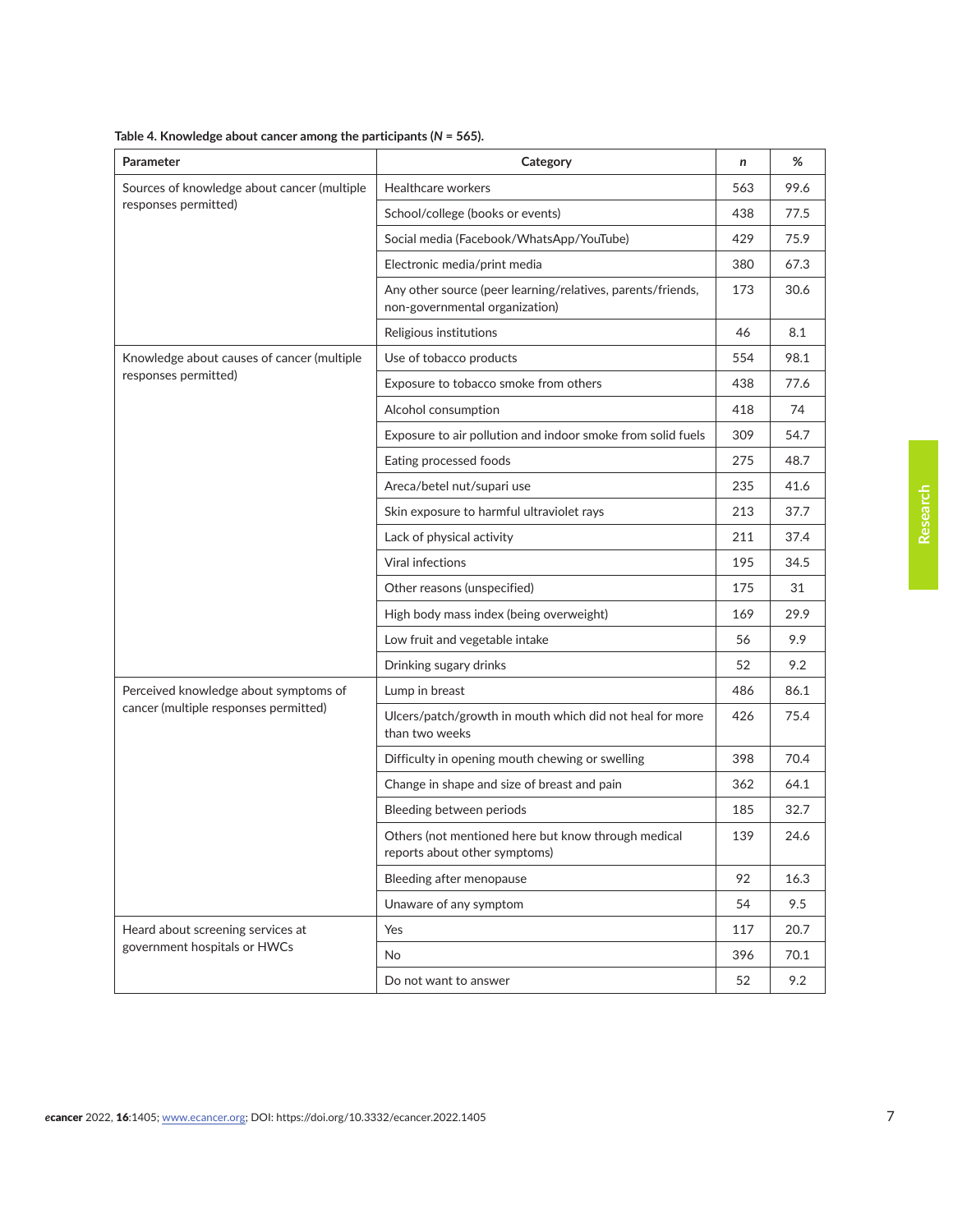| Parameter                                           | Category                 | n   | %    |
|-----------------------------------------------------|--------------------------|-----|------|
| Whether Hepatitis B or HPV vaccine can              | Yes                      | 83  | 14.7 |
| prevent cancer                                      | No                       | 413 | 73.1 |
|                                                     | Do not want to answer    | 69  | 12.2 |
| Whether people with cancer and other NCDs           | Yes                      | 244 | 43.2 |
| are more vulnerable during the COVID-19<br>pandemic | <b>No</b>                | 268 | 47.4 |
|                                                     | Do not want to answer    | 53  | 9.4  |
| Whether any symptoms/risk factors are               | Yes                      | 35  | 6.2  |
| associated with you                                 | <b>No</b>                | 530 | 93.8 |
| Level of knowledge                                  | Poor                     | 134 | 23.7 |
|                                                     | Moderate                 | 234 | 41.4 |
|                                                     | Good                     | 197 | 34.9 |
| Number of sources of information about              | Up to two sources        | 139 | 24.6 |
| cancer                                              | Three to four sources    | 303 | 53.6 |
|                                                     | More than four sources   | 123 | 21.8 |
| Number of causes of cancer known                    | Up to four causes        | 184 | 32.6 |
|                                                     | Five-eight causes        | 329 | 58.2 |
|                                                     | More than nine causes    | 52  | 9.2  |
| Number of symptoms of cancer known                  | Up to three symptoms     | 278 | 49.2 |
|                                                     | More than three symptoms | 287 | 50.8 |

**Table 4. Knowledge about cancer among the participants (***N* **= 565).** *(Continued)*

#### **Knowledge about the causes of cancer**

Nearly all participants mentioned the use of tobacco products to be the cause of cancer, and three-quarters mentioned second-hand smoke to be one of the causes of cancer. Alcohol consumption was considered to be carcinogenic by 74% of the participants. The other causes of cancer mentioned by participants included exposure to air pollution and indoor smoke from solid fuels, eating processed foods and the use of areca nut/supari or betel. The other causes of cancer mentioned by participants included exposure to harmful ultraviolet rays, lack of physical activity, viral infections, high body mass index and consumption of sugary drinks ([Table 4\)](#page-6-0).

#### **Knowledge about the symptoms of cancer**

The most perceived cancer symptoms were a lump in the breast, ulcers/patch/growth in mouth that did not heal for more than 2 weeks, difficulty in chewing or swallowing and change in shape or size of breast and pain [\(Table 4](#page-6-0)). Furthermore, 70% of the participants had not heard about cancer screening services available at government hospitals or health and wellness centres, and most of them were not aware about the role of vaccines in preventing certain cancers. Two-fifths agreed that the COVID-19 pandemic made patients with cancer or other NCDs more vulnerable.

Approximately half had information on cancer from three to four sources, and more than half were aware of five to eight causes of cancer and more than three symptoms of developing cancer. In sum, the level of knowledge was poor among 23.7% (*n* = 134), moderate among 41.4% (*n* = 234) and good among 34.9% (*n* = 197) of the participants. [Table 4](#page-6-0) provides the major knowledge sources, the perceived cancer causes and the perceived symptoms of cancer, respectively.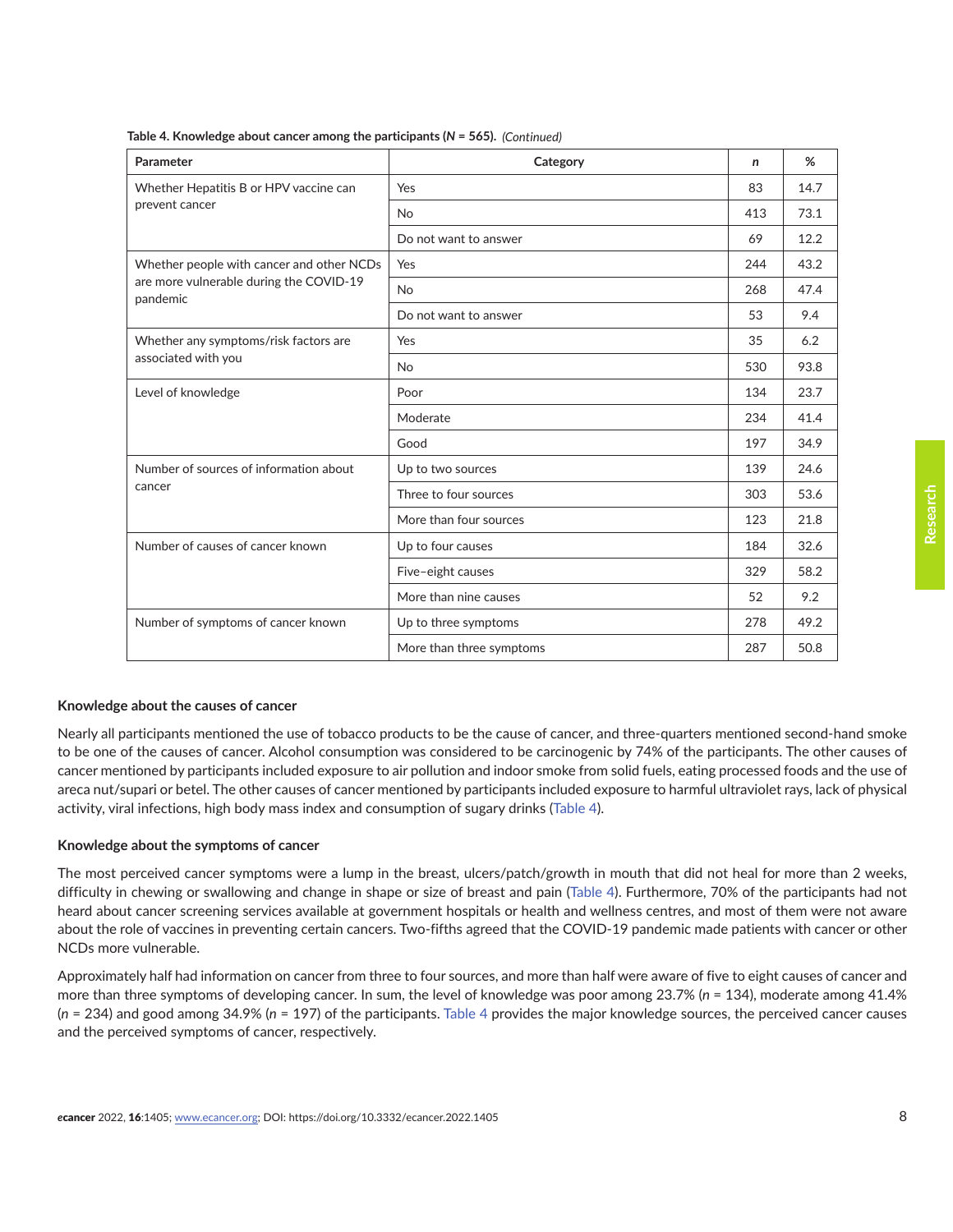#### **Practices of cancer prevention**

Concerning preventive measures taken, tobacco and alcohol use were avoided by most participants. Other common measures included avoiding areca nuts and processed food. Engagement in daily physical activity and maintaining a healthy weight were also common. Nearly 6.6% mentioned that they did not use any preventive measure (Table 5).

| Parameter                                          | Category                                               | $\mathsf{n}$     | %    |
|----------------------------------------------------|--------------------------------------------------------|------------------|------|
| Preventive measures taken (multiple                | Avoided use of tobacco                                 | 512              | 90.7 |
| responses permitted)                               | Avoided alcohol consumption                            | 440              | 77.9 |
|                                                    | Avoided use of areca/betel nut/supari                  | 356              | 63   |
|                                                    | Avoided red or processed meats                         | 248              | 43.9 |
|                                                    | Engaged in daily physical activity/exercise            | 246              | 43.6 |
|                                                    | Maintaining a constantly healthy weight                | 235              | 41.6 |
|                                                    | Increased consumption of fruits and vegetables         | 186              | 32.9 |
|                                                    | Reduced exposure to harmful ultraviolet rays           | 117              | 31.3 |
|                                                    | Other practices (unspecified)                          | 163              | 28.9 |
|                                                    | Avoided consumption of sugary drinks                   | 111              | 19.6 |
|                                                    | Currently vaccinated against Hepatitis B and/or HPV    | 80               | 14.2 |
|                                                    | No preventive measure taken                            | 37               | 6.6  |
| Ever visited hospital for any preventive           | Not visited yet                                        | 450              | 79.6 |
| check-up                                           | Visited                                                | 115 <sup>a</sup> | 20.4 |
| Whether doctor told to quit exposure to risk       | Yes                                                    | 85               | 73.9 |
| factors ( $n = 115$ )                              | <b>No</b>                                              | 30               | 26.1 |
| Whether participated in any cancer specific        | Yes                                                    | 33 <sup>b</sup>  | 5.8  |
| screening/diagnosis programme                      | <b>No</b>                                              | 532              | 94.2 |
| Place of receiving screening services ( $n = 33$ ) | Free at govt. facility                                 | 20               | 60.6 |
|                                                    | Both private and govt.                                 | 7                | 21.2 |
|                                                    | Paid private                                           | 5                | 15.2 |
|                                                    | At private with health insurance coverage /cost        | $\mathbf{1}$     | 3.0  |
| Reason for choosing private facility ( $n = 6$ )   | Screening not available at nearest government hospital | $\overline{4}$   | 66.7 |
|                                                    | Government centre far away                             | $\overline{2}$   | 33.3 |
| Went for screening for any other NCD               | Yes                                                    | 66               | 11.7 |
|                                                    | No                                                     | 499              | 88.3 |

**Table 5. Practice about cancer prevention among the participants (***N* **= 565).**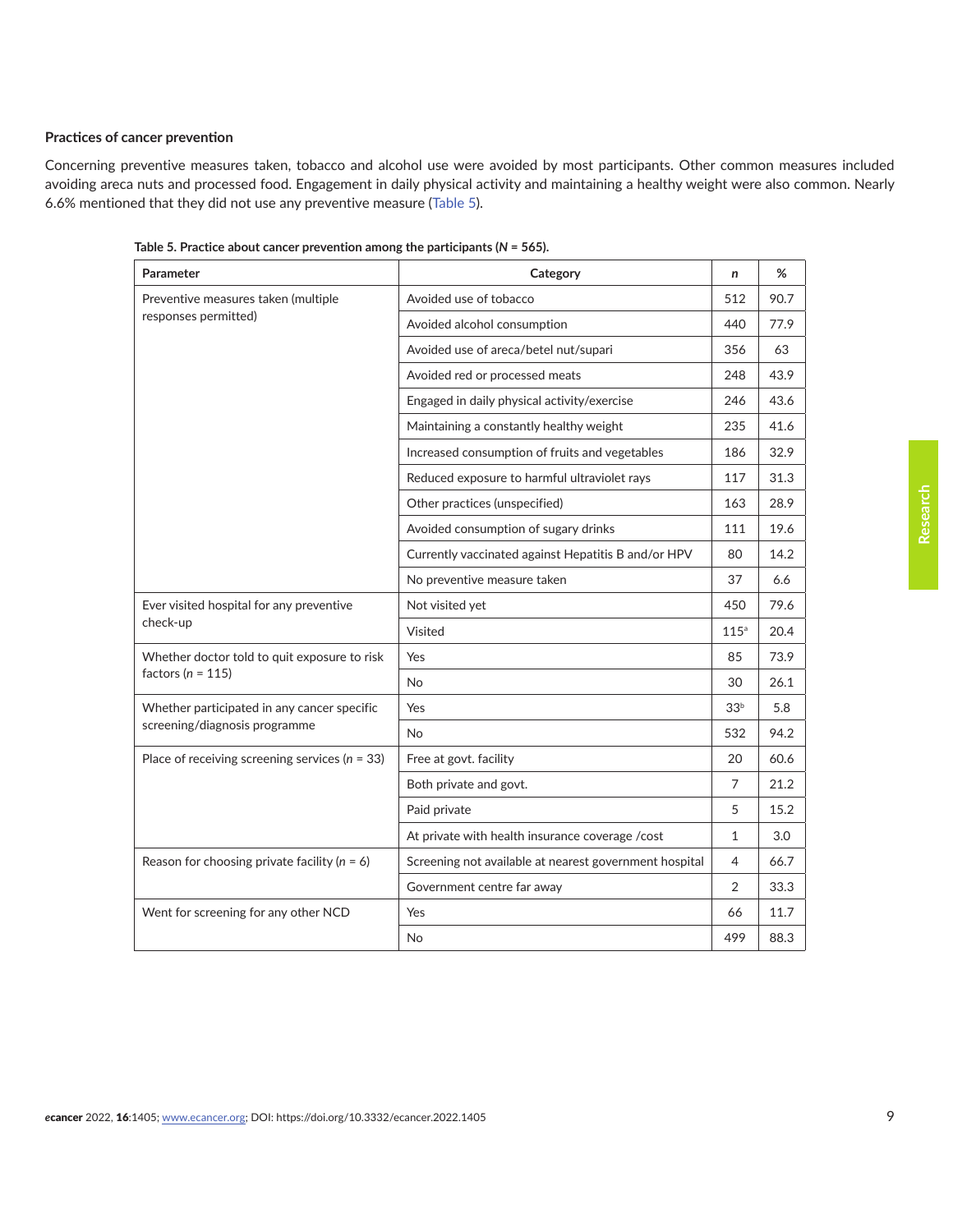| Parameter                                                               | Category             | n   | %    |
|-------------------------------------------------------------------------|----------------------|-----|------|
| Expenditures incurred on screening ( $n = 66$ )                         | Zero                 | 12  | 18.2 |
|                                                                         | Below rupee (Rs) 500 | 8   | 14.8 |
|                                                                         | Rs 500 to 1,000      | 12  | 18.2 |
|                                                                         | Rs 1,000 to 5,000    | 14  | 21.2 |
|                                                                         | Rs Above Rs 5,000    | 20  | 30.3 |
| Ever searched online for cancer risk                                    | Yes                  | 320 | 56.6 |
| reduction/symptoms/nutrition/other services<br>for patients with cancer | <b>No</b>            | 245 | 43.4 |
| Whether self or family members tried any                                | Yes                  | 42  | 7.4  |
| traditional methods of cancer prevention                                | <b>No</b>            | 523 | 92.6 |
| Number of preventive measures practiced                                 | Up to three          | 156 | 27.6 |
|                                                                         | Four-six             | 276 | 48.8 |
|                                                                         | More than six        | 133 | 23.5 |
| Practice level                                                          | Low                  | 177 | 31.3 |
|                                                                         | Moderate             | 191 | 33.8 |
|                                                                         | High                 | 197 | 34.9 |

**Table 5. Practice about cancer prevention among the participants (***N* **= 565).** *(Continued)*

Most had not visited the hospital for a preventive check-up. Of those who went, most were informed by their physicians to avoid exposure to the risk factors.

Only 5.8% had participated in a cancer-specific screening programme. Of these, 60.6% availed the service free from the government facility, whereas 15.2% paid for the service at a private facility. The reasons behind choosing a private facility were unavailability of screening at the nearest government hospital or that it was too far.

Only 11.7% had participated in a screening programme for other NCDs. Of those, 30.3% had paid more than 5,000 rupees (INR). More than half had searched online about cancer risk reduction/symptoms/nutrition/other services.

The assessment of indicators of practice revealed that the distribution of the levels of practice about cancer appropriate behaviour was similar across three categories, including low, medium and high. Majority of the respondents (90.7%) wished to quit tobacco. [Figure 2](#page-10-0) shows the participants' responses concerning preventive measures.

### *Attitude towards cancer prevention*

#### **Attitude about getting screened for cancer and other NCDs**

When asked, 5.8% mentioned that the risk factors were not serious, while 29.9% mentioned that they were planning for future screening. Nearly two-thirds were not willing to explain their reason. Most mentioned that they would prefer screening facility at healthcare centres. Most opined that self-assessment knowledge will help in early screening of cancer and promote risk reduction. Most also said that cancer is a high public health concern in Arunachal Pradesh [\(Table 6\)](#page-10-0).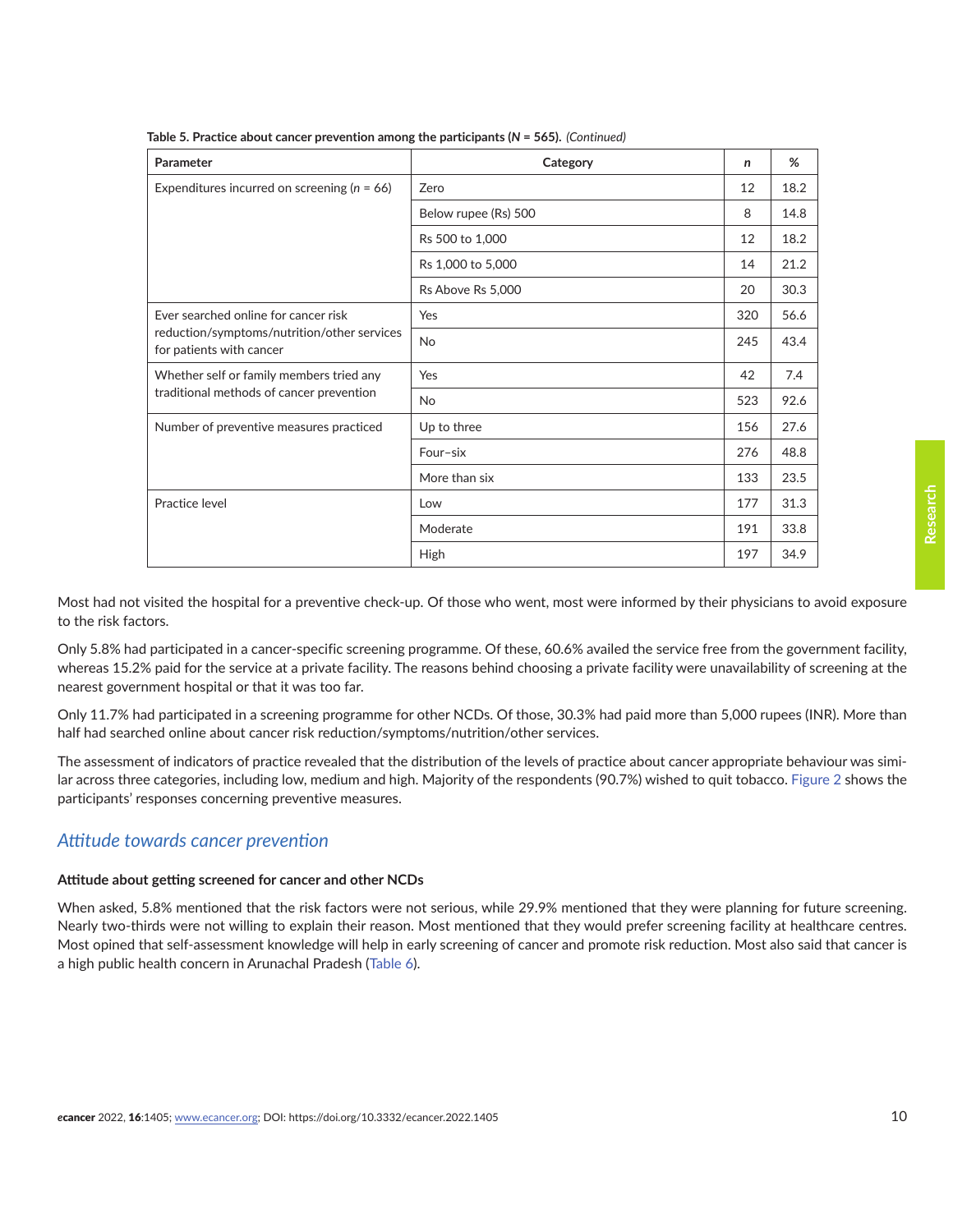<span id="page-10-0"></span>

**Figure 2. Distribution of preventive measures against cancer taken by participants (multiple responses permitted).** 

| Parameter                                               | Category                                   | n   | %    |
|---------------------------------------------------------|--------------------------------------------|-----|------|
| Causes for not getting screened ( $n = 499$ )           | Risk factors are not serious               | 29  | 5.8  |
|                                                         | Planning for future screening              | 149 | 29.9 |
|                                                         | Do not want to explain                     | 321 | 64.3 |
| Whether prefer to be screened for NCDs at one's         | Will prefer at health centres, not at home | 363 | 64.2 |
| doorstep in the future to save money                    | Yes, with affordable paid services         | 202 | 35.8 |
| Whether self-assessment knowledge will help for         | Yes                                        | 495 | 87.6 |
| early screening of cancer and promote risk reduction    | <b>No</b>                                  | 70  | 12.4 |
| Whether telemedicine advice will improve screening      | <b>No</b>                                  | 191 | 33.8 |
| and treatment                                           | Yes                                        | 374 | 66.2 |
| Whether you think cancer is a public health concern     | Highly                                     | 420 | 74.3 |
| in Arunachal Pradesh                                    | Moderate                                   | 115 | 20.4 |
|                                                         | Not a concern                              | 30  | 5.3  |
| Whether cancer prevention education should be           | <b>No</b>                                  | 21  | 3.7  |
| provided at all schools at the college/university level | Yes                                        | 544 | 96.3 |
| Nature of attitude                                      | Negative                                   | 84  | 14.9 |
|                                                         | Positive                                   | 481 | 85.1 |

#### **Table 6. Attitude about screening for NCDs among the participants (***N* **= 565).**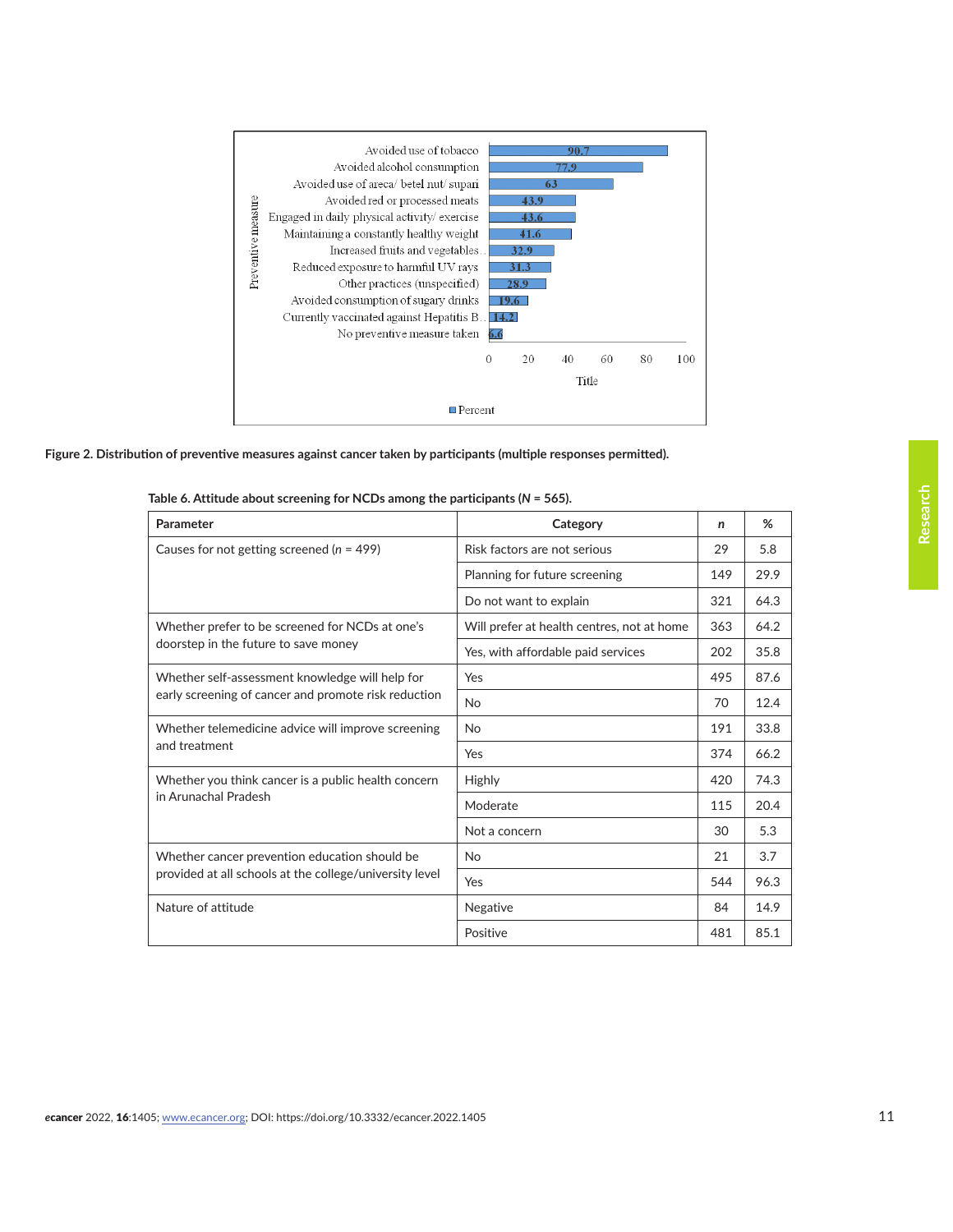#### **Family history of cancer and its financial implications**

Ninety-seven responded stated that they had some family history of cancer, and the treatment costs are provided in Table 7. Nearly one-third mentioned job loss owing to cancer treatment as a chief financial burden. Some participants had to borrow money or sell property/jewellery to bear the costs ([Table 8\)](#page-12-0).

#### **Perceived role of government in controlling cancer and other NCDs**

Respondents believe that the government and other stakeholders have crucial roles to play. When asked about their expectation from the government and other stakeholders towards cancer control, three-quarters mentioned that the screening/treatment services in the state must be increased. Two-thirds suggested that more community awareness programmes should be conducted. However, most mentioned that there must be tough bans on the use of tobacco, alcohol and other cancer-causing products. Furthermore, most mentioned the need to involve social enterprises or non-governmental organisations to obtain affordable prices [\(Figure 3\)](#page-12-0).

# *Factors affecting KAP*

#### **Factors affecting knowledge**

In the bivariate analysis, the outcome variables were identified as per the study's objectives, i.e., KAP about cancer prevention. The factors influencing these outcome variables, also known as independent variables, were tested using chi-square tests as all outcome variables were categorical. Following the bivariate analysis of each outcome variable, the significant associations (*p* < 0.05) were tested using regression models. Beginning from [Tables 9](#page-13-0) to [11](#page-16-0), each bivariate analysis was conducted using a chi-square test, followed by a regression model (binomial or multinomial). The purpose of regression modelling was to control for confounding factors and thus identify the factors that truly affect the level of knowledge independent of each other. The null hypothesis was as follows: There is no difference in the level of knowledge among participants with respect to any independent (socio-demographic and other) factors.

As shown in [Table 9,](#page-13-0) participants' age, education, marital status, religion, number of cancer information sources, number of known causes of cancer, number of known causes of symptoms and number of preventive measures taken were significantly associated with the level of knowledge about cancer.

| Parameter                                   | Category                                   | n   | %    |
|---------------------------------------------|--------------------------------------------|-----|------|
| Status of family history of cancer          | Death occurred                             | 72  | 12.7 |
|                                             | No history                                 | 468 | 82.8 |
|                                             | Treated successfully                       | 9   | 1.6  |
|                                             | Undergoing treatment                       | 16  | 2.8  |
| Place of screening of family member for the | Government hospital                        | 44  | 45.4 |
| first time $(n = 97)$                       | Private hospital                           | 53  | 54.6 |
| Place of treatment $(n = 97)$               | In Arunachal Pradesh                       | 27  | 27.8 |
|                                             | Outside state                              | 44  | 45.4 |
|                                             | Partially at both places                   | 26  | 26.8 |
| Acquisition of medicine for family member's | Partially government and partially private | 45  | 46.4 |
| cancer treatment ( $n = 97$ )               | Govt. free medicine from other sources     | 12  | 12.4 |
|                                             | Purchased from private shop                | 40  | 41.2 |

**Table 7. Family history of cancer among the participants (***N* **= 565).**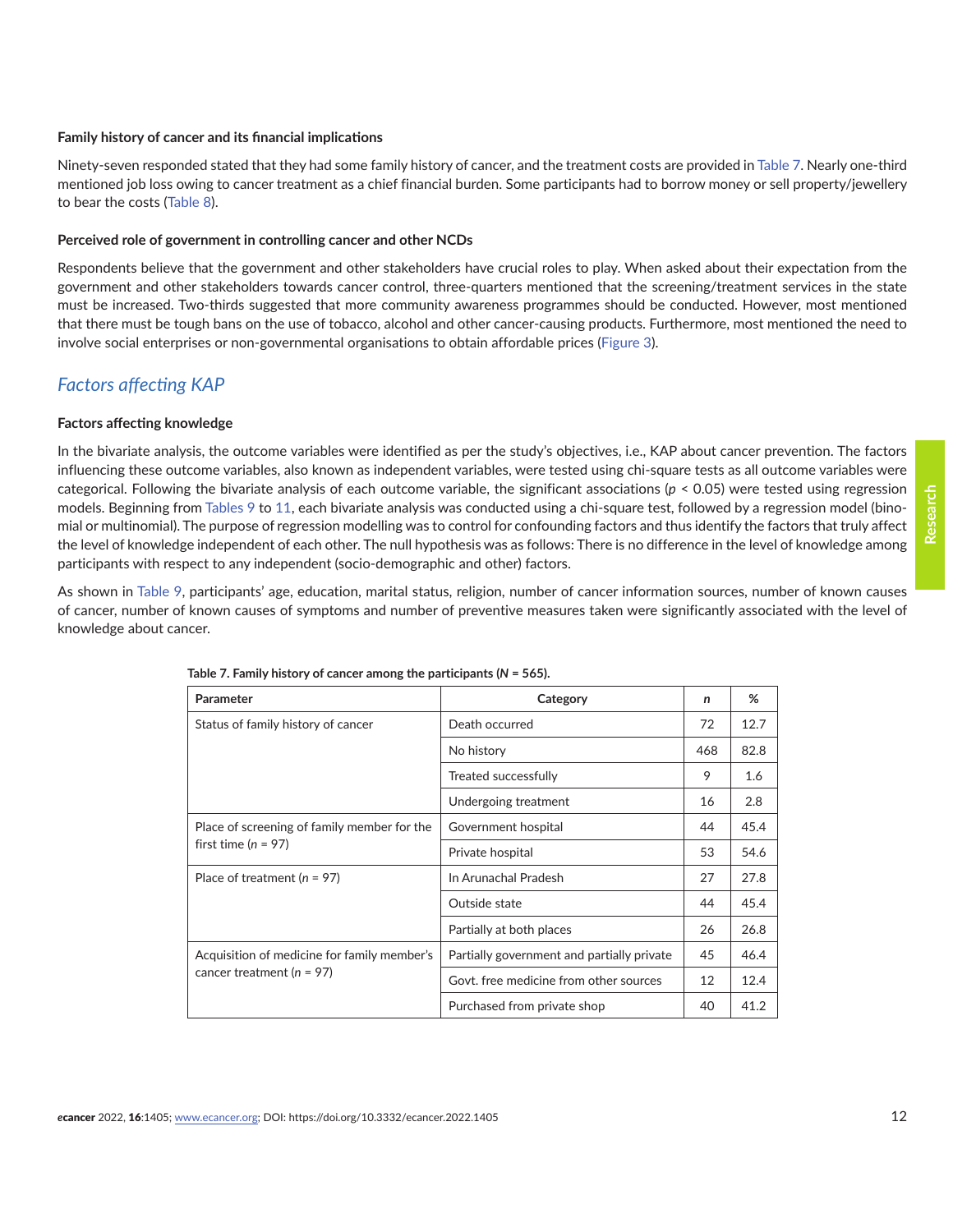| Parameter                                          | Category                                   | n  | %    |
|----------------------------------------------------|--------------------------------------------|----|------|
| Cancer treatment expenditures of a family          | Above 10 Lakh                              | 9  | 9.3  |
| member ( $n = 97$ )                                | Do not want to mention                     | 29 | 29.9 |
|                                                    | Rs 1 Lakh-Rs 5 Lakh                        | 23 | 23.7 |
|                                                    | Rs 10,000-Rs 50,000                        | 6  | 6.2  |
|                                                    | Rs 5 Lakh-Rs 10 Lakh                       | 22 | 22.7 |
|                                                    | Rs 50,000-Rs 1 Lakh                        | 8  | 8.2  |
| Socioeconomic impact on the family owing to        | Job loss                                   | 8  | 8.2  |
| the cancer treatment of family member ( $n = 97$ ) | Single source of income lost               | 30 | 30.9 |
|                                                    | Any other                                  | 28 | 28.9 |
|                                                    | Do not want to mention                     | 31 | 40.0 |
| Whether received any financial assistance under    | <b>No</b>                                  | 81 | 83.5 |
| any insurance scheme/govt. scheme ( $n = 97$ )     | Yes                                        | 16 | 16.5 |
| Financial assistance sources ( $n = 16$ )          | Chief Minister Insurance Scheme            | 12 | 75.0 |
|                                                    | Special cancer package from the government | 4  | 25.0 |
| Was the assistance sufficient ( $n = 16$ )         | Yes                                        | 4  | 25.0 |
|                                                    | <b>No</b>                                  | 12 | 75.0 |
| Additional financial sources availed ( $n = 16$ ;  | Personal finances                          | 14 | 87.5 |
| multiple responses available)                      | Borrowed from relatives                    | 4  | 25.0 |
|                                                    | Sold property and jewelry                  | 5  | 31.2 |
|                                                    | Others                                     | 4  | 25.0 |

<span id="page-12-0"></span>



**Figure 3. Expectations from the government and other stakeholders towards control of cancer and other NCDs (multiple responses permitted).**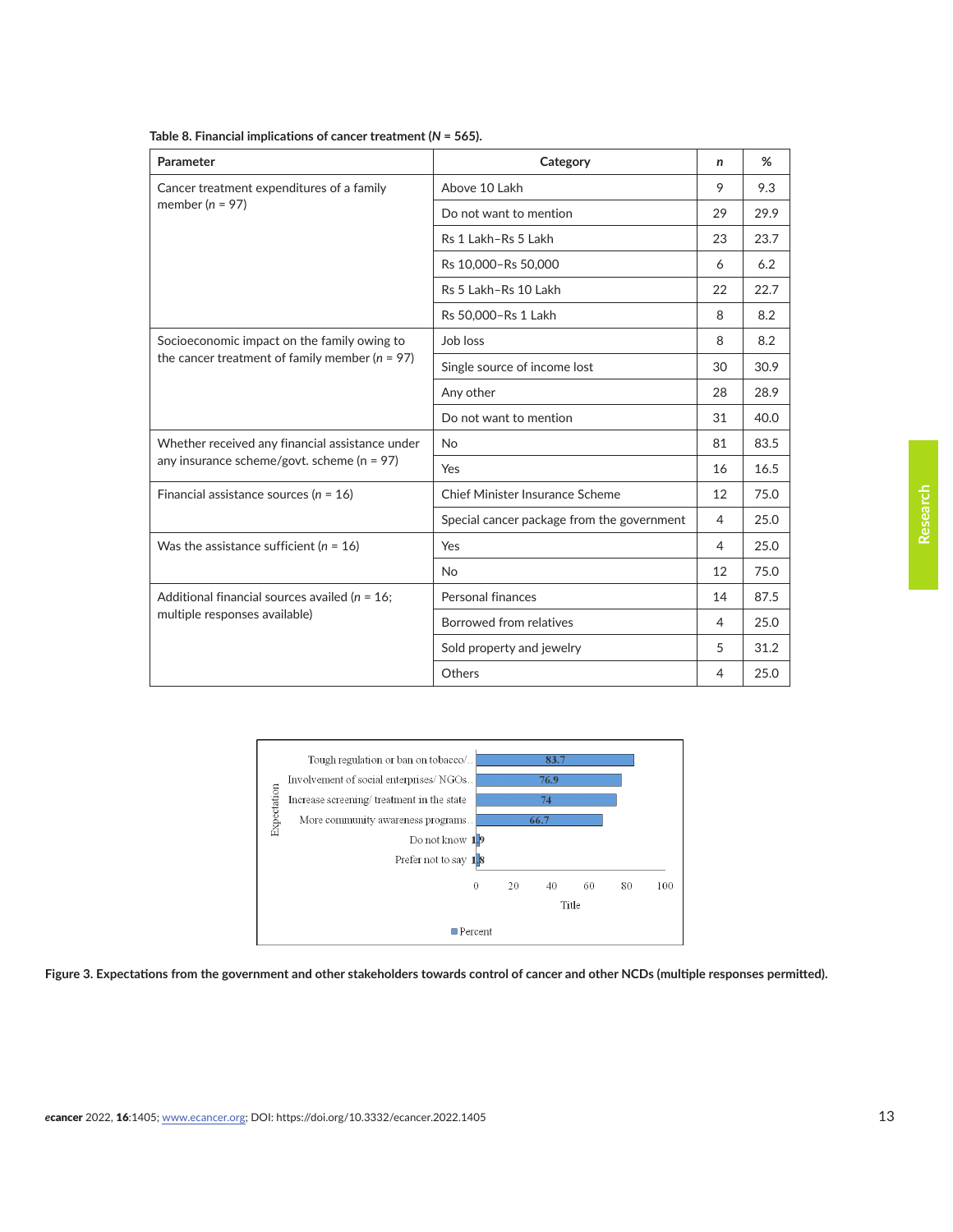| Factor                             | Category                                               |        | р                  |     |                        |     |                    |        |
|------------------------------------|--------------------------------------------------------|--------|--------------------|-----|------------------------|-----|--------------------|--------|
|                                    |                                                        |        | Poor ( $n = 134$ ) |     | Moderate ( $n = 234$ ) |     | Good ( $n = 197$ ) |        |
|                                    |                                                        | n      | %                  | n   | $\%$                   | n   | %                  |        |
| Age (years)                        | 18 to 24                                               | 53     | 39.6               | 92  | 39.3                   | 92  | 46.7               | 0.006  |
|                                    | 25 to 34                                               | 45     | 33.6               | 109 | 46.6                   | 74  | 37.6               |        |
|                                    | 35 or older                                            | 36     | 26.9               | 33  | 14.1                   | 31  | 15.7               |        |
| Sex                                | Women                                                  | 78     | 58.2               | 115 | 49.1                   | 108 | 54.8               | 0.212  |
|                                    | Men                                                    | 56     | 41.8               | 119 | 50.9                   | 89  | 45.2               |        |
| Education                          | Up to higher secondary                                 | 68     | 50.7               | 60  | 25.6                   | 45  | 22.8               | < 0.01 |
|                                    | Graduate                                               | 42     | 31.3               | 142 | 60.7                   | 126 | 64.0               |        |
|                                    | Post-graduate and above                                | 24     | 17.9               | 32  | 13.7                   | 26  | 13.2               |        |
| Marital status                     | Single                                                 | 84     | 62.7               | 192 | 82.1                   | 158 | 80.2               | < 0.01 |
|                                    | Married                                                | 50     | 37.3               | 42  | 17.9                   | 39  | 19.8               |        |
| Religion                           | <b>Buddhist</b>                                        | 27     | 20.1               | 48  | 20.5                   | 26  | 13.2               | 0.032  |
|                                    | Christian                                              | 72     | 53.7               | 99  | 42.3                   | 93  | 47.2               |        |
|                                    | Hindu and others                                       | 35     | 26.1               | 87  | 37.2                   | 78  | 39.6               |        |
| Social caste                       | SC/ST                                                  | 128    | 95.5               | 216 | 92.3                   | 186 | 94.4               | 0.425  |
|                                    | Non-SC/ST                                              | 6      | 4.5                | 18  | 7.7                    | 11  | 5.6                |        |
| Occupation                         | Daily wage labourer/self-employed                      | 24     | 17.9               | 45  | 19.2                   | 23  | 11.7               | 0.167  |
|                                    | Govt/non-govt employee                                 | 27     | 20.1               | 58  | 24.8                   | 45  | 22.8               |        |
|                                    | Non-working (homemaker/retired/<br>unemployed/student) | 83     | 61.9               | 131 | 56.0                   | 129 | 65.5               |        |
| Community                          | Arunachali                                             | 125    | 93.3               | 212 | 90.6                   | 183 | 92.9               | 0.565  |
|                                    | Non-Arunachali                                         | 9      | 6.7                | 22  | 9.4                    | 14  | 7.1                |        |
| Type of ration card                | <b>APL</b>                                             | 19     | 14.2               | 26  | 11.1                   | 30  | 15.2               | 0.269  |
|                                    | <b>BPL</b>                                             | 35     | 26.1               | 44  | 18.8                   | 40  | 20.3               |        |
|                                    | Do not have                                            | 80     | 59.7               | 164 | 70.1                   | 127 | 64.5               |        |
| Type of health                     | Govt/private                                           | $11\,$ | $8.2\,$            | 21  | 9.0                    | 24  | $12.2\,$           | 0.406  |
| insurance availed                  | No insurance                                           | 123    | 91.8               | 213 | 91.0                   | 173 | 87.8               |        |
| Participated in other              | No                                                     | 119    | 88.8               | 213 | 91.0                   | 167 | 84.8               | 0.129  |
| <b>NCDs</b> screening<br>programme | Yes                                                    | 15     | 11.2               | 21  | 9.0                    | 30  | 15.2               |        |
| Number of cancer                   | Up to two sources                                      | 70     | 52.2               | 37  | 15.8                   | 32  | 16.2               | 0.01   |
| information sources                | Three to four sources                                  | 56     | 41.8               | 153 | 65.4                   | 94  | 47.7               |        |
|                                    | More than four sources                                 | $\, 8$ | $6.0\,$            | 44  | 18.8                   | 71  | 36.0               |        |

<span id="page-13-0"></span>**Table 9. Factors affecting knowledge about cancer among participants (***N* **= 565).**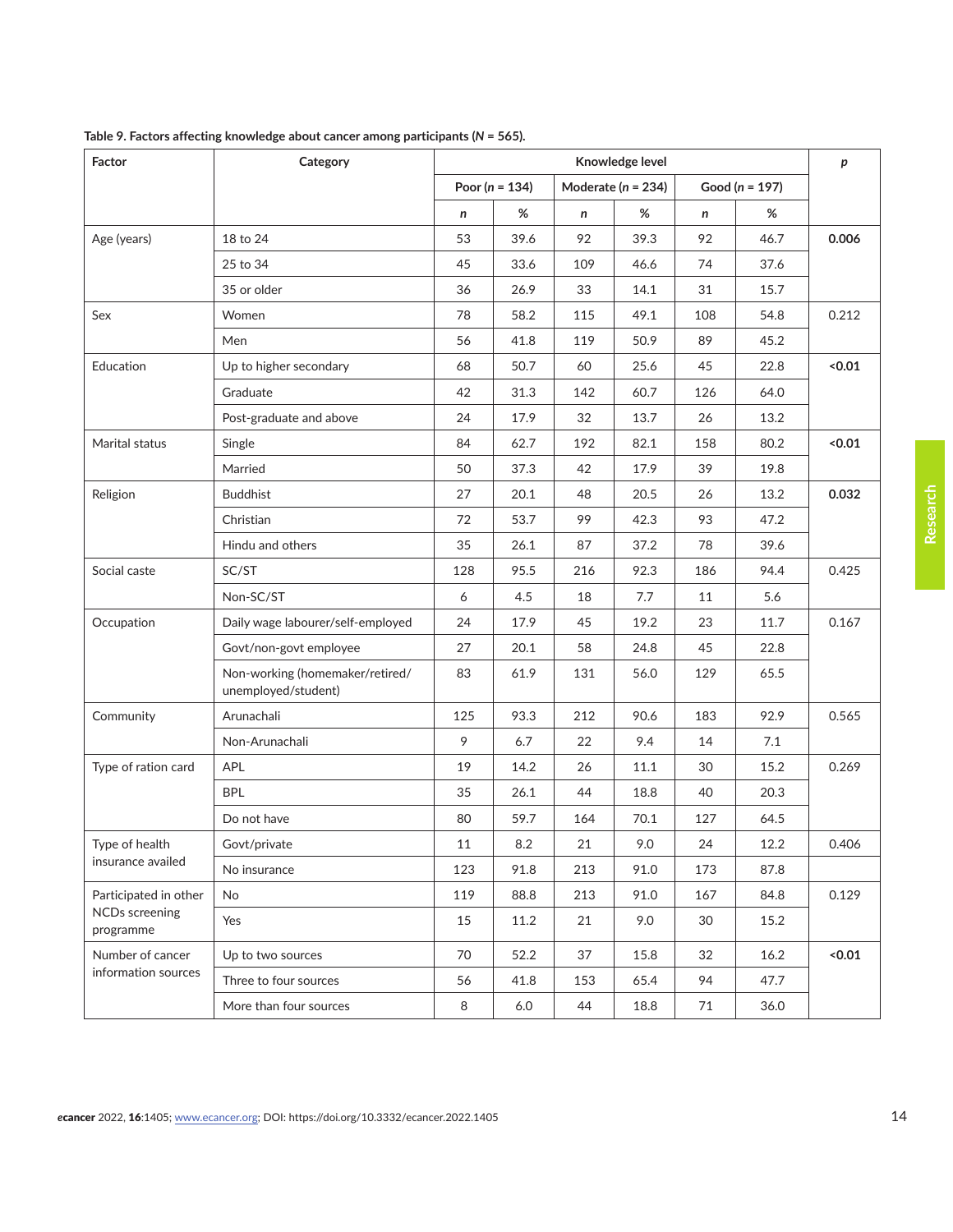| Factor                                        | Category                 | Knowledge level    |      |                        |      |                    |      | p      |
|-----------------------------------------------|--------------------------|--------------------|------|------------------------|------|--------------------|------|--------|
|                                               |                          | Poor ( $n = 134$ ) |      | Moderate ( $n = 234$ ) |      | Good ( $n = 197$ ) |      |        |
|                                               |                          | n                  | %    | n                      | %    | n                  | %    |        |
| Number of known<br>causes of cancer           | Up to four causes        | 121                | 90.3 | 62                     | 26.5 | $\mathbf{1}$       | .5   | < 0.01 |
|                                               | Five-eight causes        | 13                 | 9.7  | 171                    | 73.1 | 145                | 73.6 |        |
|                                               | More than eight causes   | $\Omega$           | 0.0  | 1                      | 0.4  | 51                 | 25.9 |        |
| Number of known                               | Up to three symptoms     | 130                | 97.0 | 126                    | 53.8 | 22                 | 11.2 | < 0.01 |
| symptoms of cancer                            | More than three symptoms | 4                  | 3.0  | 108                    | 46.2 | 175                | 88.8 |        |
| Number of<br>preventive measures<br>practiced | Up to three              | 101                | 75.4 | 48                     | 20.5 | 7                  | 3.6  | < 0.01 |
|                                               | Four-six                 | 31                 | 23.1 | 161                    | 68.8 | 84                 | 42.6 |        |
|                                               | More than six            | 2                  | 1.5  | 25                     | 10.7 | 106                | 53.8 |        |

**Table 9. Factors affecting knowledge about cancer among participants (***N* **= 565).**  *(Continued)*

P-values < .05 were deemed significant

Better knowledge about cancer was more prevalent in younger age groups as compared to their older counterparts. Similarly, the prevalence of a moderate or good level of knowledge was higher among Christians, those who were more educated, and individuals with a moderate knowledge about symptoms, causes or preventive measures as compared to their counterparts.

#### **Factors affecting attitude about cancer**

The factors affecting the attitude were tested using chi-square tests of significance, followed by a binomial logistic regression model as the outcome variable on attitude had two categories. The null hypothesis was as follows: There is no difference in the attitude about cancer among participants with respect to any independent (socio-demographic and other) factors.

As shown in Table 10, the proportion of negative attitude was higher among men (61.9%) and positive attitude was higher among women (55.9%) (*p* < 0.05). Furthermore, a higher proportion of individuals with knowledge about fewer (up to 4) causes of cancer held more negative attitudes than did their counterparts. Positive attitude was significantly associated with an increase in the number of known causes of cancer, increase in the number of known symptoms and increase in the number of preventive measures taken by participants.

| Factor      | Category                |                       | p    |                        |      |       |
|-------------|-------------------------|-----------------------|------|------------------------|------|-------|
|             |                         | Negative ( $n = 84$ ) |      | Positive ( $n = 481$ ) |      |       |
|             |                         | n                     | %    | n                      | %    |       |
| Age (years) | 18 to 24                | 33                    | 39.3 | 204                    | 42.4 | 0.160 |
|             | 25 to 34                | 30                    | 35.7 | 198                    | 41.2 |       |
|             | 35 years or older       | 21                    | 25.0 | 79                     | 16.4 |       |
| Sex         | Women                   | 32                    | 38.1 | 269                    | 55.9 | 0.003 |
|             | Men                     | 52                    | 61.9 | 212                    | 44.1 |       |
| Education   | Up to higher secondary  | 33                    | 39.3 | 140                    | 29.1 | 0.126 |
|             | Graduate                | 38                    | 45.2 | 272                    | 56.5 |       |
|             | Post-graduate and above | 13                    | 15.5 | 69                     | 14.3 |       |

**Table 10. Factors affecting attitude about risk factors of cancer among the participants (***N* **= 565).**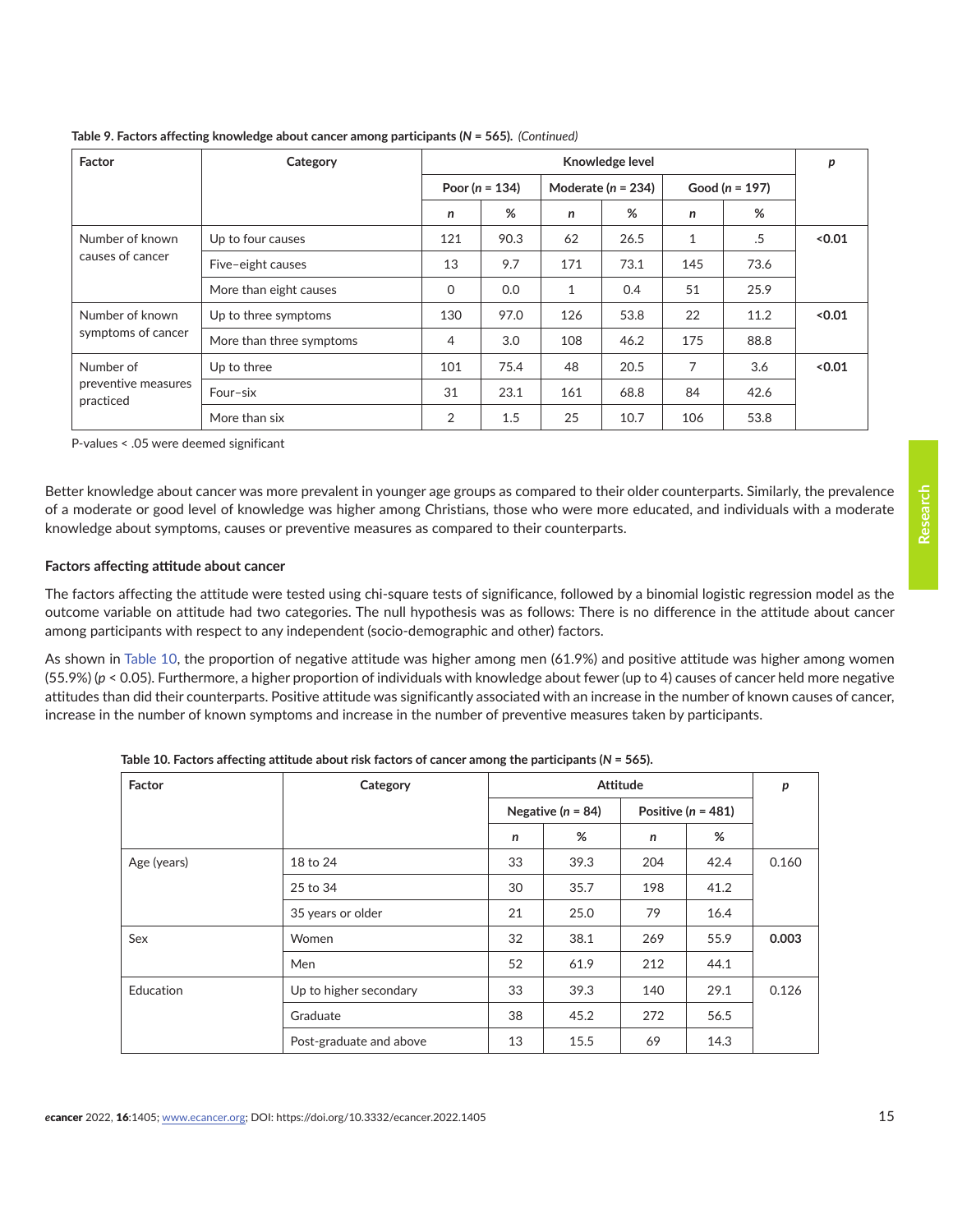| Factor                      | Category                                               |    | р                     |                        |      |        |  |
|-----------------------------|--------------------------------------------------------|----|-----------------------|------------------------|------|--------|--|
|                             |                                                        |    | Negative ( $n = 84$ ) | Positive ( $n = 481$ ) |      |        |  |
|                             |                                                        | n  | %                     | n                      | %    |        |  |
| Marital status              | Single                                                 | 59 | 70.2                  | 375                    | 78.0 | 0.122  |  |
|                             | Married                                                | 25 | 29.8                  | 106                    | 22.0 |        |  |
| Religion                    | <b>Buddhist</b>                                        | 17 | 20.2                  | 84                     | 17.5 | 0.829  |  |
|                             | Christian                                              | 38 | 45.2                  | 226                    | 47.0 |        |  |
|                             | Hindu and others                                       | 29 | 34.5                  | 171                    | 35.6 |        |  |
| Social caste                | SC/ST                                                  | 77 | 91.7                  | 453                    | 94.2 | 0.378  |  |
|                             | Non-SC/ST                                              | 7  | 8.3                   | 28                     | 5.8  |        |  |
| Community                   | Arunachali                                             | 74 | 88.1                  | 446                    | 92.7 | 0.148  |  |
|                             | Non-Arunachali                                         | 10 | 11.9                  | 35                     | 7.3  |        |  |
| Occupation                  | Daily wage labourer/self-employed                      | 15 | 17.9                  | 77                     | 16.0 | 0.326  |  |
|                             | Govt/non-govt employee                                 | 14 | 16.7                  | 116                    | 24.1 |        |  |
|                             | Non-working (homemaker/retired/<br>unemployed/student) | 55 | 65.5                  | 288                    | 59.9 |        |  |
| Type of ration card availed | <b>APL</b>                                             | 14 |                       | 61                     | 12.7 | 0.126  |  |
|                             | <b>BPL</b>                                             | 23 | 27.4                  | 96                     | 20.0 |        |  |
|                             | Do not have                                            | 47 | 56.0                  | 324                    | 67.4 |        |  |
| Type of health insurance    | Govt/private                                           | 10 | 11.9                  | 46                     | 9.6  | 0.508  |  |
| availed                     | No insurance                                           | 74 | 88.1                  | 435                    | 90.4 |        |  |
| Participated in other NCDs  | <b>No</b>                                              | 77 | 91.7                  | 422                    | 87.7 | 0.300  |  |
| screening programme         | Yes                                                    | 7  | 8.3                   | 59                     | 12.3 |        |  |
| Number of sources of        | Up to two sources                                      | 29 | 34.5                  | 110                    | 22.9 | 0.062  |  |
| information about cancer    | Three to four sources                                  | 41 | 48.8                  | 262                    | 54.5 |        |  |
|                             | More than four sources                                 | 14 | 16.7                  | 109                    | 22.7 |        |  |
| Number of known causes      | Up to four causes                                      | 43 | 51.2                  | 141                    | 29.3 | 0.01   |  |
| of cancer                   | Five-eight causes                                      | 31 | 36.9                  | 298                    | 62.0 |        |  |
|                             | More than nine causes                                  | 10 | 11.9                  | 42                     | 8.7  |        |  |
| Number of known             | Up to three symptoms                                   | 59 | 70.2                  | 219                    | 45.5 | < 0.01 |  |
| symptoms of cancer          | More than three symptoms                               | 25 | 29.8                  | 262                    | 54.5 |        |  |
| Number of preventive        | Up to three                                            | 39 | 46.4                  | 117                    | 24.3 | 0.01   |  |
| measures practiced          | Four-six                                               | 24 | 28.6                  | 252                    | 52.4 |        |  |
|                             | More than six                                          | 21 | 25.0                  | 112                    | 23.3 |        |  |

**Table 10. Factors affecting attitude about risk factors of cancer among the participants (***N* **= 565).** *(Continued)*

P-values < .05 were deemed significant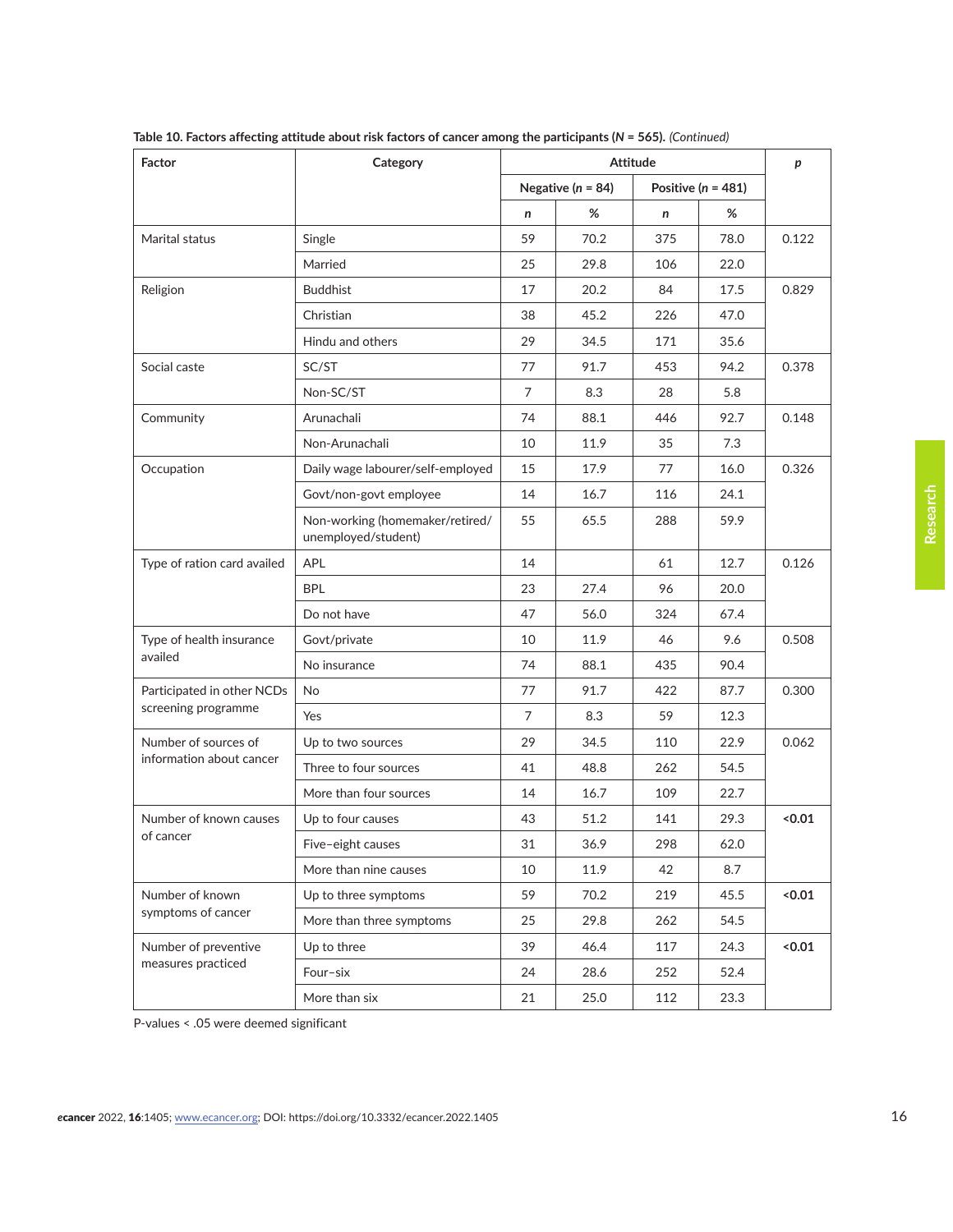#### <span id="page-16-0"></span>**Factors affecting practice about cancer prevention**

The factors affecting the level of practice were tested using chi-square tests of significance, followed by a multinomial logistic regression model, as the outcome variable on the practice level had more than two categories. The null hypothesis was as follows: There is no difference in the level of practice for cancer prevention among participants with respect to any independent (socio-demographic and other) factors.

As shown in Table 11, the youngest age group (18–24 years) practiced a high level of cancer prevention, while those aged 25–34 years practiced a moderate level ( $p < 0.05$ ). Similarly, a low level of practice about cancer prevention was more common among those who were less educated than their counterparts (*p* < 0.05). Any level of practice of cancer prevention was much higher among those who were single or Christians (*p* < 0.05). A moderate to high level of practice was found among individuals with no ration card, no insurance scheme, those who obtained information from three to four sources, who knew five to eight causes of cancer, who knew more than three symptoms and who knew the risks associated with NCDs and COVID-19 (*p* < 0.05). The relationship between the knowledge of symptoms and prevention attitude is shown in [Figure 4.](#page-18-0)

| Factor         | Category                                                   | Level of practice |      |              |                        |     |                    | p     |
|----------------|------------------------------------------------------------|-------------------|------|--------------|------------------------|-----|--------------------|-------|
|                |                                                            | Low $(n = 177)$   |      |              | Moderate ( $n = 191$ ) |     | High ( $n = 197$ ) |       |
|                |                                                            | n                 | %    | $\mathsf{n}$ | %                      | n   | %                  |       |
| Age (years)    | 18 to 24                                                   | 69                | 39.0 | 74           | 38.7                   | 94  | 47.7               | 0.002 |
|                | 25 to 34                                                   | 61                | 34.5 | 89           | 46.6                   | 78  | 39.6               |       |
|                | 35 years or older                                          | 47                | 26.6 | 28           | 14.7                   | 25  | 12.7               |       |
| Sex            | Women                                                      | 93                | 52.5 | 102          | 53.4                   | 106 | 53.8               | 0.970 |
|                | Men                                                        | 84                | 47.5 | 89           | 46.6                   | 91  | 46.2               |       |
| Education      | Up to higher secondary                                     | 80                | 45.2 | 55           | 28.8                   | 38  | 19.3               | <0.01 |
|                | Graduate                                                   | 70                | 39.5 | 117          | 61.3                   | 123 | 62.4               |       |
|                | Post-graduate and above                                    | 27                | 15.3 | 19           | 9.9                    | 36  | 18.3               |       |
| Marital status | Single                                                     | 114               | 64.4 | 156          | 81.7                   | 164 | 83.2               | 0.01  |
|                | Married                                                    | 63                | 35.6 | 35           | 18.3                   | 33  | 16.8               |       |
| Religion       | <b>Buddhist</b>                                            | 33                | 18.6 | 44           | 23.0                   | 24  | 12.2               | 0.009 |
|                | Christian                                                  | 91                | 51.4 | 86           | 45.0                   | 87  | 44.2               |       |
|                | Hindu and others                                           | 53                | 29.9 | 61           | 31.9                   | 86  | 43.7               |       |
| Social caste   | SC/ST                                                      | 166               | 93.8 | 178          | 93.2                   | 186 | 94.4               | 0.883 |
|                | Non-SC/ST                                                  | 11                | 6.2  | 13           | 6.8                    | 11  | 5.6                |       |
| Community      | Arunachali                                                 | 162               | 91.5 | 175          | 91.6                   | 183 | 92.9               | 0.859 |
|                | Non-Arunachali                                             | 15                | 8.5  | 16           | 8.4                    | 14  | 7.1                |       |
| Employment     | Daily wage labourer/self-<br>employed                      | 35                | 19.8 | 33           | 17.3                   | 24  | 12.2               | 0.146 |
|                | Govt/non-govt employee                                     | 39                | 22.0 | 50           | 26.2                   | 41  | 20.8               |       |
|                | Non-working (homemaker/<br>retired/unemployed/<br>student) | 103               | 58.2 | 108          | 56.5                   | 132 | 67.0               |       |

| Table 11. Factors affecting practices against risk factors of cancer among the participants ( $N = 565$ ). |
|------------------------------------------------------------------------------------------------------------|
|------------------------------------------------------------------------------------------------------------|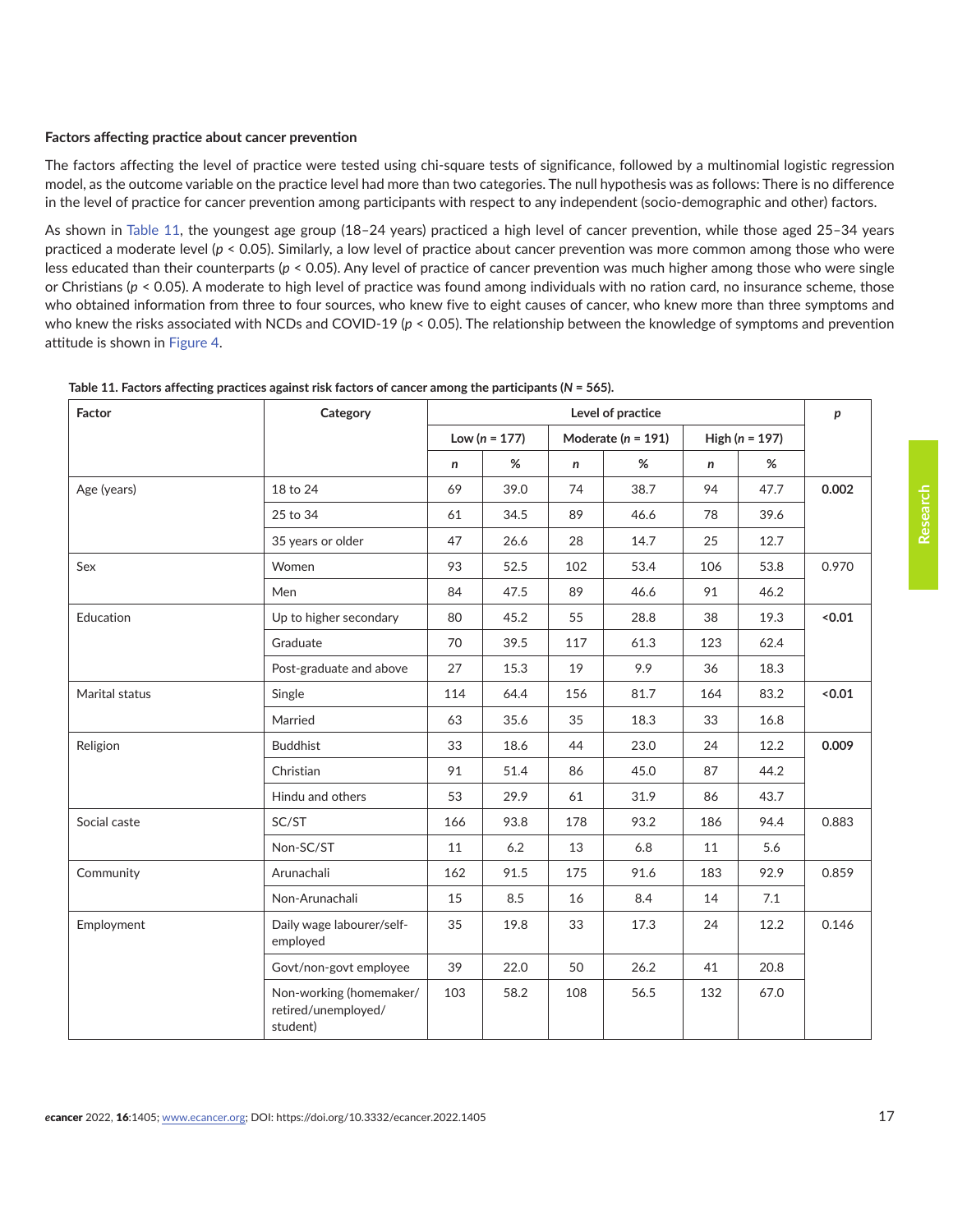| Factor                                             | Category                 | Level of practice |                 |                        |      |                    |      |        |
|----------------------------------------------------|--------------------------|-------------------|-----------------|------------------------|------|--------------------|------|--------|
|                                                    |                          |                   | Low $(n = 177)$ | Moderate ( $n = 191$ ) |      | High ( $n = 197$ ) |      |        |
|                                                    |                          | n                 | %               | n                      | %    | $\mathsf{n}$       | %    |        |
| Type of ration card                                | <b>APL</b>               | 16                | 9.0             | 23                     | 12.0 | 36                 | 18.3 | 0.004  |
|                                                    | <b>BPL</b>               | 45                | 25.4            | 28                     | 14.7 | 46                 | 23.4 |        |
|                                                    | Do not have              | 116               | 65.5            | 140                    | 73.3 | 115                | 58.4 |        |
| Type of health insurance availed                   | Govt/private             | 16                | 9.0             | 12                     | 6.3  | 28                 | 14.2 | 0.029  |
|                                                    | No insurance             | 161               | 91.0            | 179                    | 93.7 | 169                | 85.8 |        |
| Participated in other NCDs                         | <b>No</b>                | 155               | 87.6            | 179                    | 93.7 | 165                | 83.8 | 0.009  |
| screening programme                                | Yes                      | 22                | 12.4            | 12                     | 6.3  | 32                 | 16.2 |        |
| Number of sources of                               | Up to two sources        | 71                | 40.1            | 32                     | 16.8 | 36                 | 18.3 | < 0.01 |
| information about cancer                           | Three to four sources    | 90                | 50.8            | 111                    | 58.1 | 102                | 51.8 |        |
|                                                    | More than four sources   | 16                | 9.0             | 48                     | 25.1 | 59                 | 29.9 |        |
| Number of causes of cancer                         | Up to four causes        | 128               | 72.3            | 47                     | 24.6 | 9                  | 4.6  | <0.01  |
| known                                              | Five-eight causes        | 45                | 25.4            | 140                    | 73.3 | 144                | 73.1 |        |
|                                                    | More than nine causes    | 4                 | 2.3             | $\overline{4}$         | 2.1  | 44                 | 22.3 |        |
| Number of symptoms of cancer                       | Up to three symptoms     | 148               | 83.6            | 89                     | 46.6 | 41                 | 20.8 | < 0.01 |
| known                                              | More than three symptoms | 29                | 16.4            | 102                    | 53.4 | 156                | 79.2 |        |
| Knowledge on if vaccines have                      | <b>No</b>                | 161               | 91.0            | 173                    | 90.6 | 148                | 75.1 | 0.01   |
| role to prevent certain cancers                    | Yes                      | 16                | 9.0             | 18                     | 9.4  | 49                 | 24.9 |        |
| Knowledge about NCD patients                       | <b>No</b>                | 106               | 59.9            | 132                    | 69.1 | 83                 | 42.1 | 0.01   |
| being at high risk during the<br>COVID-19 pandemic | Yes                      | 71                | 40.1            | 59                     | 30.9 | 114                | 57.9 |        |
| Knowledge level                                    | Poor                     | 107               | 60.5            | 24                     | 12.6 | 3                  | 1.5  | 0.01   |
|                                                    | Moderate                 | 62                | 35.0            | 124                    | 64.9 | 48                 | 24.4 |        |
|                                                    | Good                     | 8                 | 4.5             | 43                     | 22.5 | 146                | 74.1 |        |
| Attitude                                           | Negative                 | 42                | 23.7            | 18                     | 9.4  | 24                 | 12.2 | < 0.01 |
|                                                    | Positive                 | 135               | 76.3            | 173                    | 90.6 | 173                | 87.8 |        |

**Table 11. Factors affecting practices against risk factors of cancer among the participants (***N* **= 565).** *(Continued)*

P-values < .05 were deemed significant

# **Discussion**

Only 35% of the participants had good knowledge, followed by 40% with a moderate level of knowledge, on various aspects of cancer. People knew that tobacco and alcohol consumption were cancer-causing risk factors, which has been reported in the Indian Council of Medical Research (ICMR) reports [\[7\].](#page-20-0) Most believed that avoiding alcohol and tobacco can reduce vulnerability. Awareness of common cancer symptoms is limited to all in the community, which is similar to the other states in the North-eastern region in India [\[5\].](#page-20-0) One study in Assam found that 92% of the participants enjoyed chewing areca nuts and only 18% tried to quit [\[10\].](#page-20-0) However, in our study, approximately 63% of the indigenous population had quit areca nut chewing owing to high levels of awareness in the community.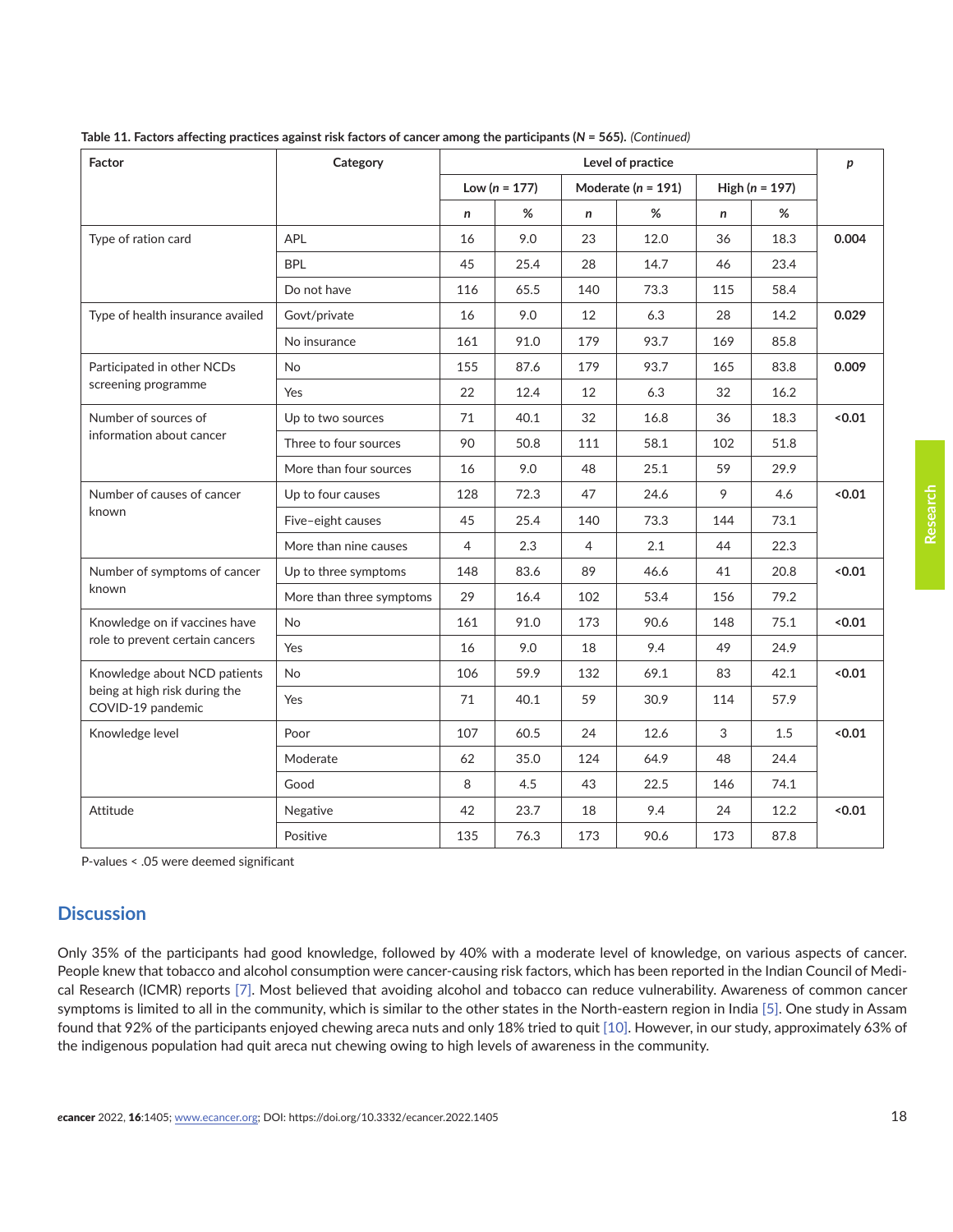<span id="page-18-0"></span>

**Figure 4. Knowledge about cancer symptoms and attitude towards cancer prevention.**

Healthcare workers were the participants' main source of information. Religious places were rarely noted as generating awareness about cancer. This is an important finding because in India, most people are religious and adhere to the teachings imparted at such places. Thus, to improve awareness and health-promotion activities, religious institutions should disseminate cancer-related information.

Participants' KAP concerning NCD screening was very low. Most had never heard of the Ayushman Bharat Health and Wellness Centre for NCD screening. Very few had receiving screening. This coincided with prior results which showed that in the North-eastern state of Assam 92.9% of the participants were not aware of screening or had not been screened [\[11\].](#page-20-0)

This study looked at the available literature on cancer awareness, attitudes and screening practices among the population in the northeastern part of India. A variety of variables contributed to low cancer screening adherence: a lack of understanding, knowledge and practice; low levels of psychological threat; delayed symptoms and signs in the early stages; stigmatisation linked to cancer; anxieties; expenditures; household duties; and humiliation. In this study, most participants knew that tobacco was associated with a high risk of cancer. In the research carried out in emerging and impoverished states, similar outcomes were found [\[11\]](#page-20-0). Nevertheless, these findings contrast with those of the research involving people attending the obstetrics and gynaecology department of a public health facility [\[4\].](#page-20-0) Despite adoption of the National Programme for Prevention and Control of Cancer, Diabetes, Cardiovascular Diseases and Stroke in the state, the population has lesser awareness of cancer screening [\[9\]](#page-20-0). This could be because primary healthcare clinics have limited facilities for cancer screening.

During our assessment, we found that most participants were aware of the HPV vaccine, but only a handful had taken it. Women, in another study, felt that early screening and HPV vaccination might boost their immune system, even though most women had never been screened.

There was a significant difference in the KAP among participants with respect to various socio-demographic and other factors. Age, education, marital status, religion and number of sources of knowledge were independent predictors of knowledge. Other studies also found that knowledge and practice had significant associations with the level of education and family income [\[12\]](#page-20-0). Education, age and per capita income were independent predictors of information, attitudes and practice of cancer screening, which also mirrored prior research globally [\[13\].](#page-20-0)

To date, no study has explored the KAP of indigenous tribes concerning cancer risk factors, screening behaviours, adoption of healthy lifestyles and availability of various health facilities in Arunachal Pradesh. Our unique findings thus inform policy level decisions to curb cancer in this area.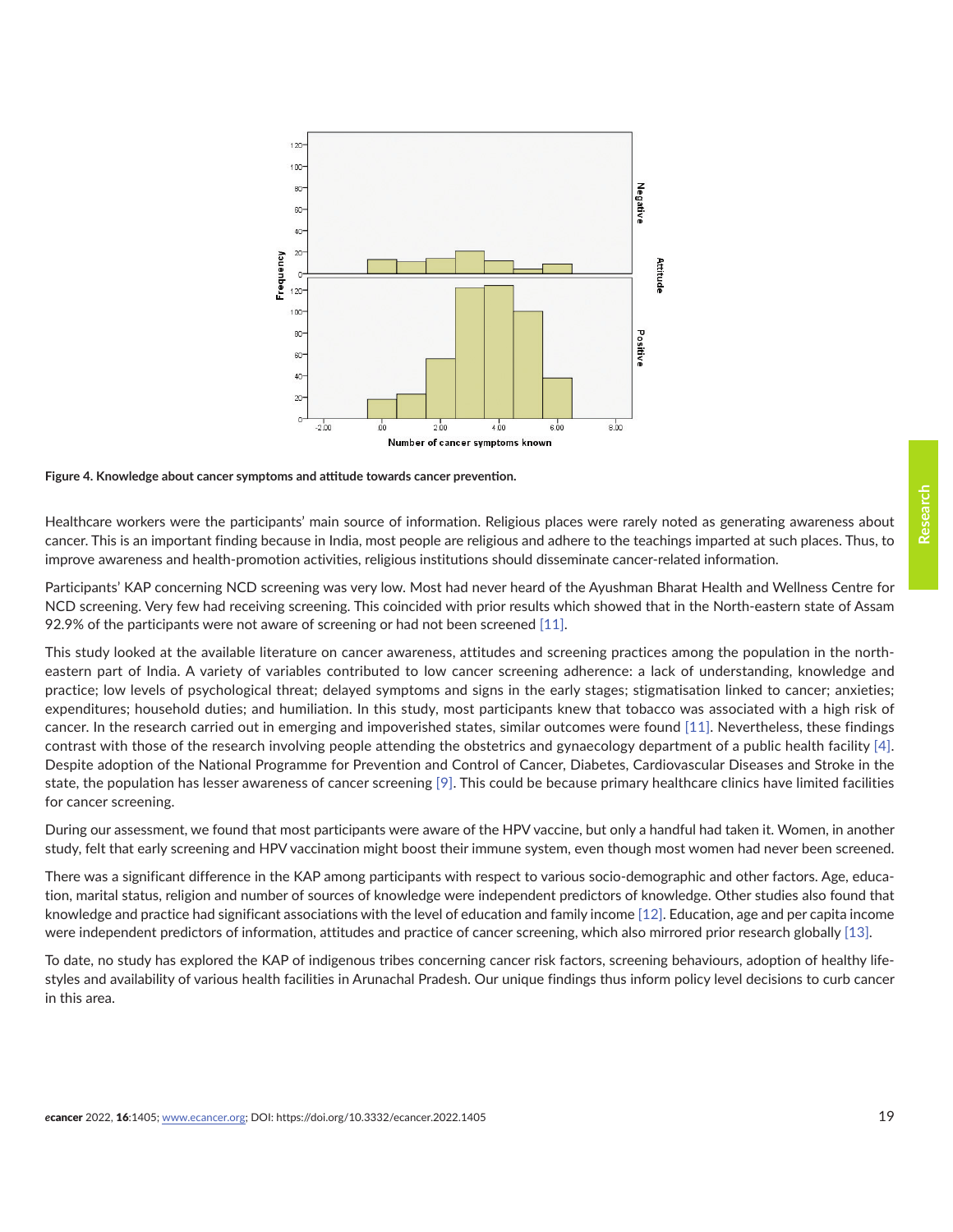# *Limitations and future scope*

A key limitation of this study is that respondents completed online questionnaires and were recruited only from urban areas. Future studies should seek different populations to generalise the results.

# **Conclusion**

KAP concerning cancer risk was significantly related to participants' health- and demographic-related characteristics. The risk factors of cancer in Arunachal Pradesh are high. Public and private providers have a good opportunity to serve the people. Screening and treatment must be improved in the state. Dedicated cancer institutes, diagnosis facilities, sufficient human resources and palliative care centres are required. Improved telemedicine or extending national cancer grid service can be attached with the Tomo Riba Institute of Health And Medical Sciences for better patient services. The state-specific preventive plan should focus on the local ethnic concern of various risk factors like food habits. Knowledge and behavioural change strategies concerning the availability of affordable services should be a public health agenda. Village-wise screening camps could be utilised for mass screening among eligible populations. To overcome the resource constraints, private players or non-profit partners with affordable services should be utilised so patients do not have to migrate to other states for diagnosis and treatment. Knowledge about the relevant government schemes should also be disseminated. Regulations related to tobacco and alcohol need to be tightened. Increasing the number of health workers who work in cancer screening at all hospitals could also further increase detection rates. Self-assessment tools and telemedicine services can play important roles in risk reduction and early detection. Lastly, studies related to the food and culture of Arunachal Pradesh should be carried out to elucidate other factors associated with cancer in the state.

# **List of abbreviations**

APL: Above poverty line; BPL: Below poverty line; Govt.: government; HPV: Human papillomavirus; ICMR: Indian Council of Medical Research; KAP: Knowledge, attitude and practices; NCD: Non-communicable disease; NCDIR: National Centre for Disease Informatics and Research; Rs: Rupee; SC: Scheduled caste; ST: Scheduled tribe

# **Acknowledgments**

The authors would like to thank the Department of Health Family Welfare, community members and health workers for their kind support.

# **Conflicts of interest**

The authors declare that they have no conflicts of interest.

# **Authors' contributions**

The corresponding author was involved in the study's conception, design, collection and analysis of data and drafting the report. The second author assisted in all stages and made suggestions for technical writing. Both authors approve the submission of this manuscript and are accountable for all aspects of the work.

# **Funding**

This research work was not funded by any organisation.